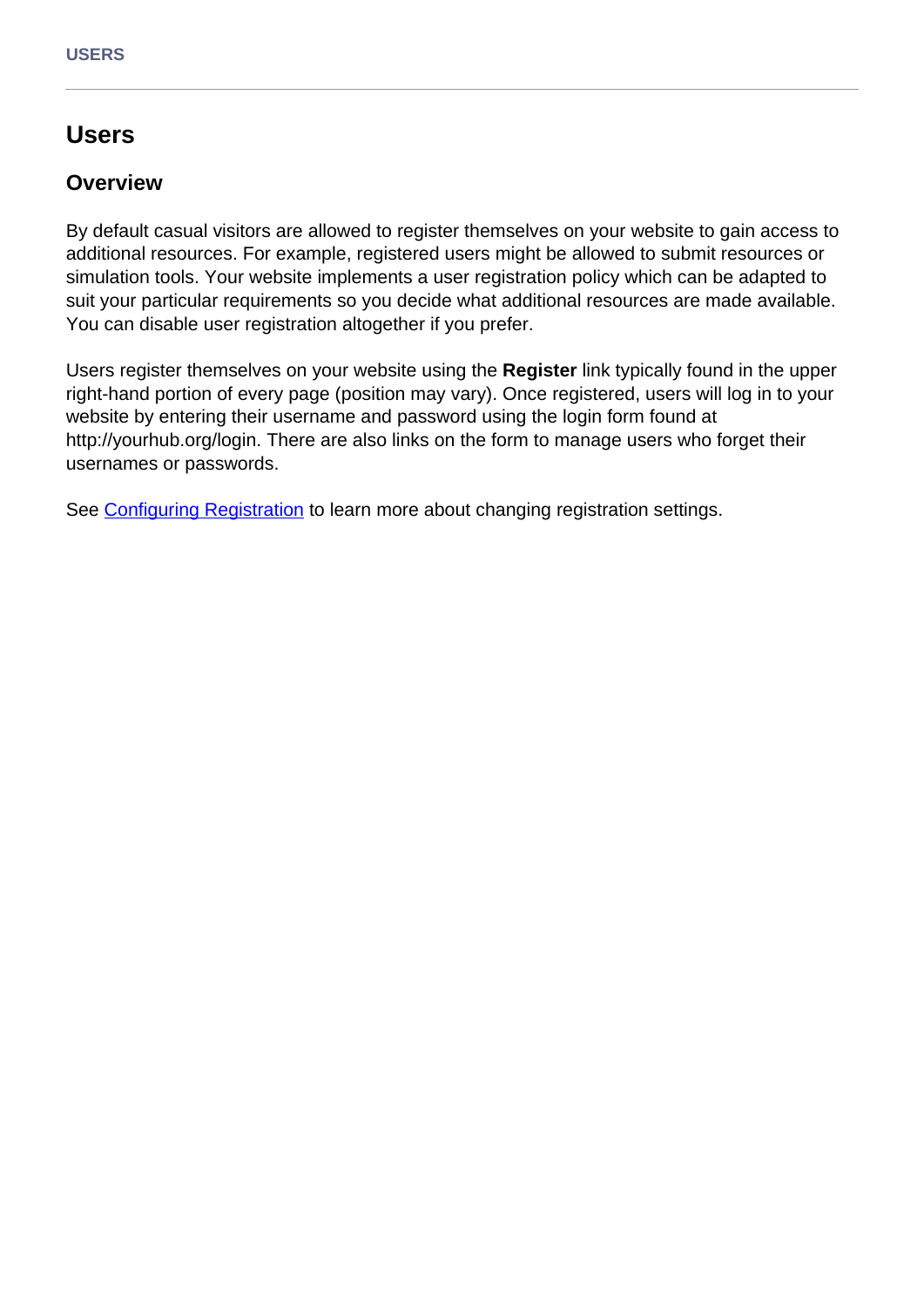# **Members**

#### **Members Breakdown**

A breakdown of all the tabs on the /administrator interface inside of User: Members.

- Members: Manage all member accounts
- Notes: Manage user notes and note categories
- Access: Manage access levels
- Points: Manage user points
- Passwords: Set and manage password rules
- Quotas: Manage user quotas for tool usage
- Registration: Manage registration process
- Import: Import a CSV file of new users
- Export: Download CSV of all users
- Plugins: Manage all member related plugins

### **Members: Editing an Account**

**Note:** Editing of users is done through the HUBzero Members Manager component, **not** the User manager. Any changes made via the Members Manager will also be reflected in the User tables. Making changes with the User Manager can lead to data becoming out of sync.

- 1. First login to /administrator
- 2. Once logged in, hover over **Users** and select **Members** from the drop-down
- 3. You should now be presented with a list of all the members on your site
	- 1. There are a variety of methods to find the specific person you wish to edit: Searching or Manually scrolling through the list to find the use
- 4. Once found, click the person's name to open up their profile
	- 1. Account: General details about the users account and assigned access groups
	- 2. Profile: Profile details
	- 3. Password: Where an administrator can manually reset a user's password and check on how many days are left before current password expires
		- 1. **Warning:** If you have an automatic password filler turned on in your browser, check this section if you are editing a user's account before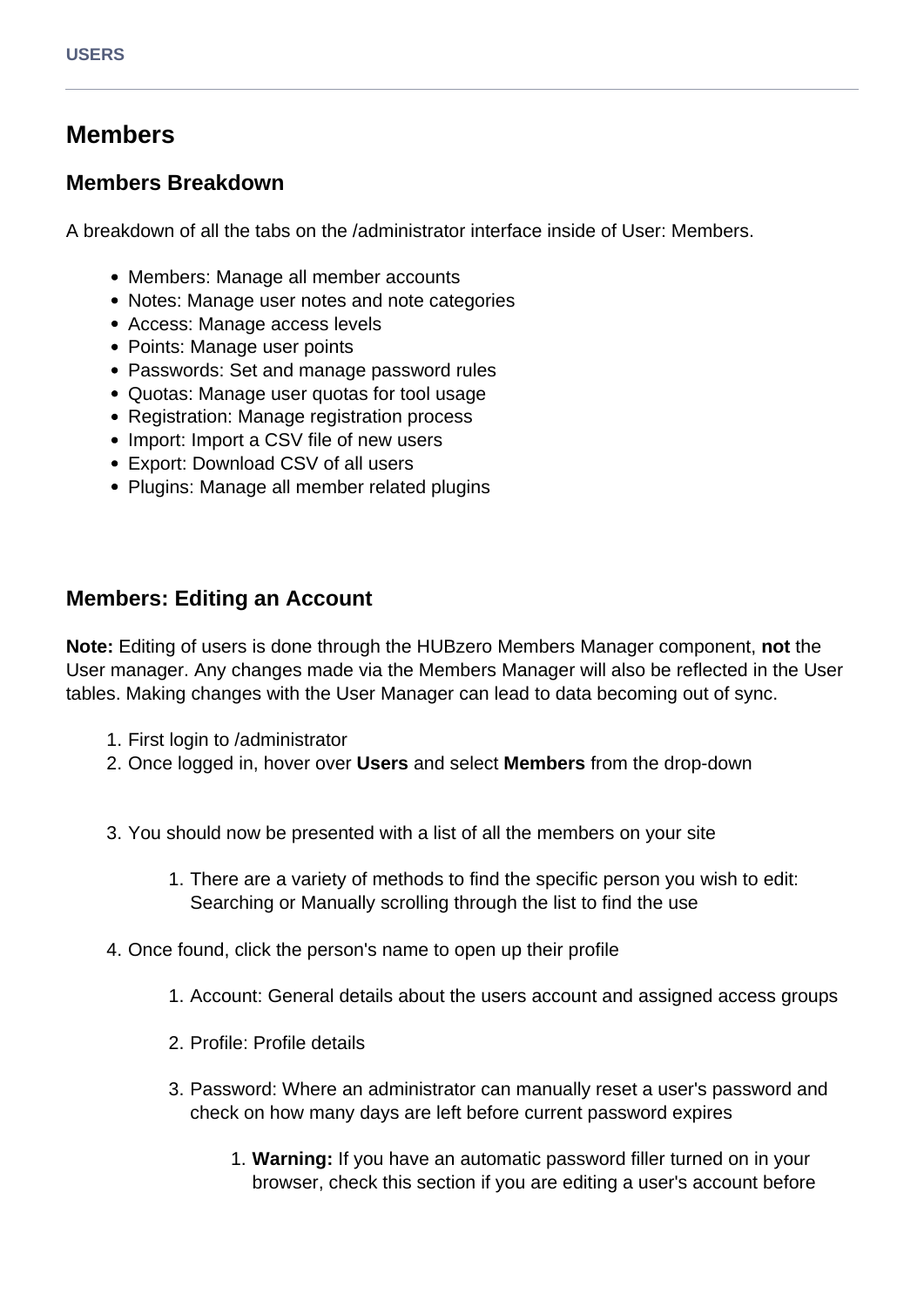saving for you might reset their password with one of your saved passwords

- 4. Groups: List of groups that the user is involved in either as a member or manager
- 5. Hosts: List of hosts that the user has access
- 6. Messaging: The user's messaging settings
- 5. Once you feel ready to save your changes, scroll back to the top of the page and click **Save** (the icon that looks like a floppy disk) in the upper right portion of the page

# **Members: Manually Confirming a User**

Users by default have the option to confirm their accounts unless an administrator changes this to administrator approval only. An administrator will need to follow these steps to confirm any new users:

- 1. Navigate to **/administrator** and hover over the **Users** tab
- 2. Click **Members** from the drop-down
- 3. Search for the user you wish to confirm
- 4. Check the box beside their account and click the **Confirm** button
- 5. The user's account will be confirmed

# **Members: Clearing Existing Terms of Use Agreements**

When terms of use are changed on the hub, it may be necessary to require users to re-accept the new terms. To reset all existing agreements, and force re-acceptance, follow these steps:

- 1. Go to /administrator interface
- 2. Navigate to the Users tab and select Members from the drop-down
- 3. Click the **Reset terms of use agreements for all users** button
- 4. Navigate to the frontend of the Hub and login to double check that the Terms & Conditions acceptance pop-up appears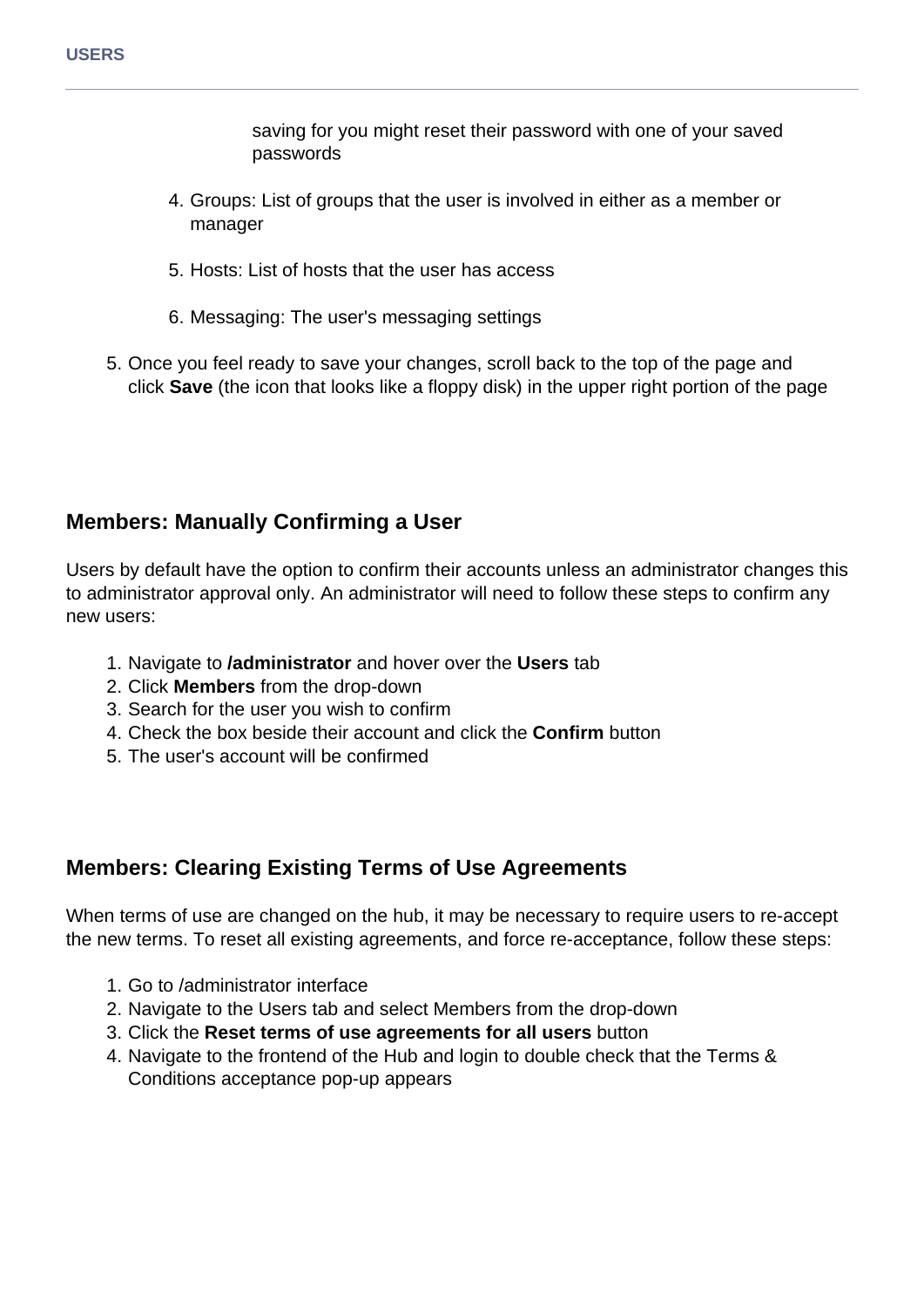# **Members: Blocking a User's Account**

Sometimes spammers can attack your Hub and create multiple accounts. In order to prevent the spammers from access these accounts again, you can block their accounts. This also is a way to

"unpublish" accounts of users who don't wish to have accounts on the Hub anymore versus deleting their account. This way, if they ever need access again, you only have to unblock them. Follow these steps to block a user's account:

- 1. Navigate to **/administrator** and hover over the **Users** tab
- 2. Click **Members** from the drop-down
- 3. Search for the user you wish to confirm
- 4. Check the box beside their account and click the **Block** button
- 5. The user's account will be blocked

# **User Manager: Customize Profile**

Allows an administrator to define profile/registration fields. To edit the profile schema, navigate to the Members Manager (**Users ? Members**). Then click the button in the toolbar labeled **Profile**. In this screen, you have the ability to define user profile fields, if said fields are required or optional, what values are allowable, and what fields are dependent upon a value from another field being chosen.

Field Type Breakdown:

Text A single-line textbox. Paragraph A multi-line textbox (a.k.a. textarea). **Checkboxes** A list of options where the user may select one or more. Multiple Choice A list of options where the user can only choose one of the available options. Date/Time A textbox specifically for entering timestamps. Dropdown A dropdown (select box) of options where the user can only choose one of the available options. **Country** A dropdown (select box) of countries. The list of countries is automatically populated. **Website** A textbox specifically for entering URLs. Hidden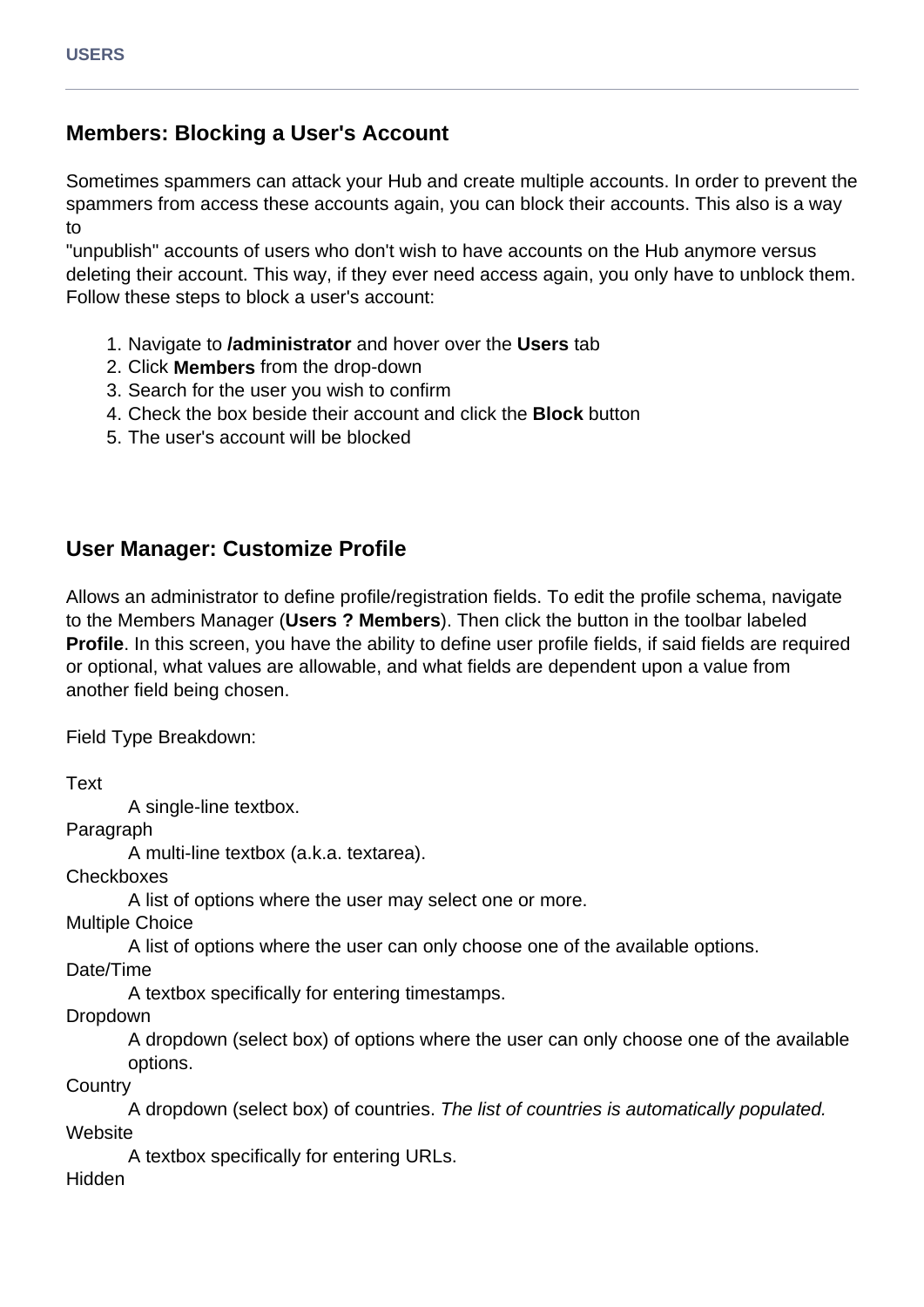A hidden input.

ORCID

A textbox for entering entering ORCIDs.

#### **Toolbar Breakdown:**

- **Save**. Saves the user and stays in the current screen.
- **Save & Close**. Saves the user and closes the current screen.
- **Save & New**. Saves the user and keeps the editing screen open and ready to create another user.
- **Cancel/Close**. Closes the current screen and returns to the previous screen without saving any modifications you may have made.
- **Help**. Opens this help screen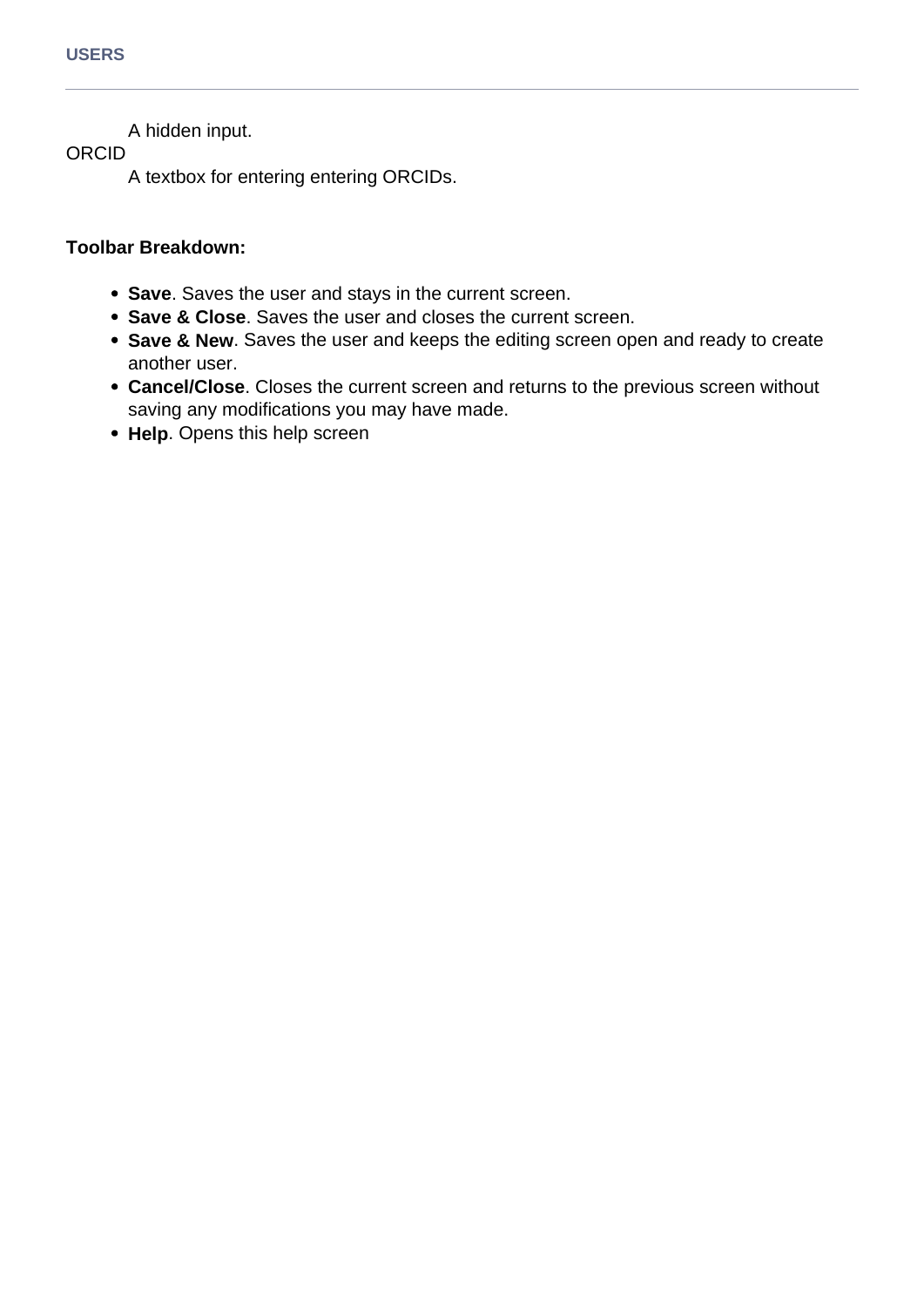#### **How to Build with the Profile Manager:**

- 1. Navigate to **/administrator** and hover over the **Users** tab and click on **Members** from the drop-down
- 2. Click the **Profile** button
- 3. Manage the current Profile breakdown with the following actions:
	- 1. **Add a new field**:
		- 1. **Select the field type** then fill in the label information while under the **Edit field** section
		- 2. Determine the Access level and the information will automatically save

#### 2. **Duplicate a field**:

1. Hover over the field you want to duplicate and then click the **Duplicate field** button

#### 3. **Remove a field**:

1. Hover over the field you want to remove and then click the **Remove field** button

#### 4. **Move fields**:

- 1. Select the field you want to move and drag it up or down depending on your preference
- 4. Click **Save & Close** to save your changes

### **Notes**

Notes are a function where users can create and store notes on the Hub. On the /administrator interface, an administrator can manage the notes created by users.

- User Notes: Where an administrator can view notes make by other users and edit, approve, publish, unpublish, along with other actions to curate the notes
- Note Categories: Where an administrator can create new note categories and batch process selected categories

### **Access**

An area where access groups can be managed. Access groups are the various permission levels assigned to different groups of users based on their roles in the Hub. Generic default levels are: Public, Manager, Administrator, Registered, Author, Editor, and Publisher. These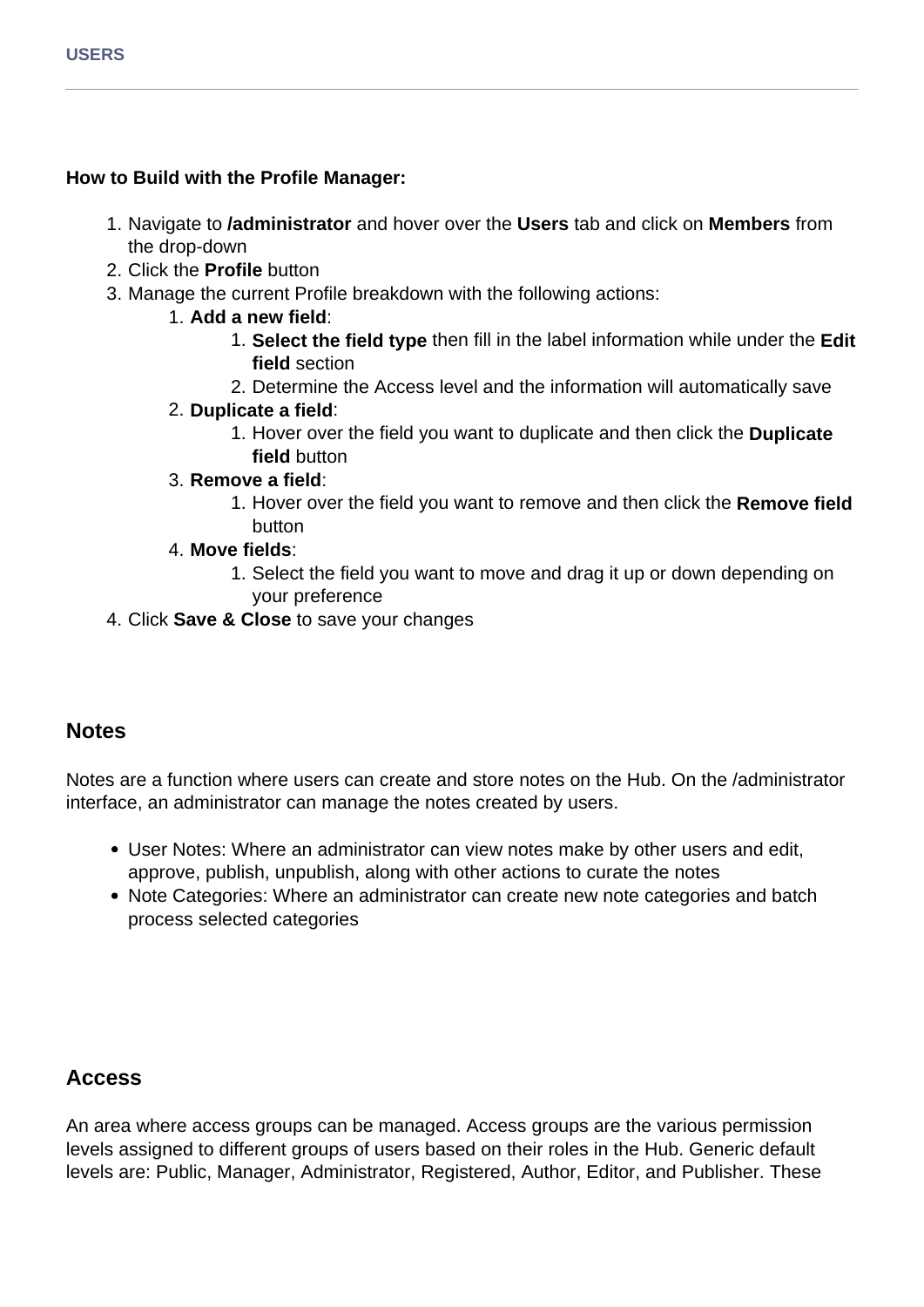levels are broken up by the levels of responsibility and what the access the group has to different areas of the Hub. An administrator can see the number of users in the group in the **Users in Group** column.

An administrator can add new access groups by clicking the New button and following these steps:

- 1. Navigate to **/administrator** and hover over the **Users** tab and click on **Members** from the drop-down
- 2. Inside of **Members**, select the **Access** tab and click the **New** button
- 3. Add a **Group Title** and then select the **Group Parent**
- 4. Click **Save & Close**

An administrator can also can manage the viewing levels available on the Hub by following these steps:

- 1. Navigate to **/administrator** and hover over the **Users** tab and click on **Members** from the drop-down
- 2. Inside of **Members**, select the **Viewing Level** tab and click the **New** button
- 3. Add a **Level Title** and select the **Access Groups** that have this viewing access
- 4. Click **Save & Close**

### **Points**

Points are the Hub's currency system. Hub administrators can provide royalties to active and helpful users who interact with a Hub's community.

- Summary: Check out top users and statistics of how points are earned
- Look up User Balance: Look up a users Point total by searching with their user I.D.
- Configuration: Configure the amount of points you want to reward users when completing specific tasks which are assigned in the Alias. **NOTE:** There are only seven point alias' you can use, see Point Configuration listed below.
	- **Description**: Add a short description describing why these points were being rewarded
	- **Alias**: The alias of the rule affliated to the awarded points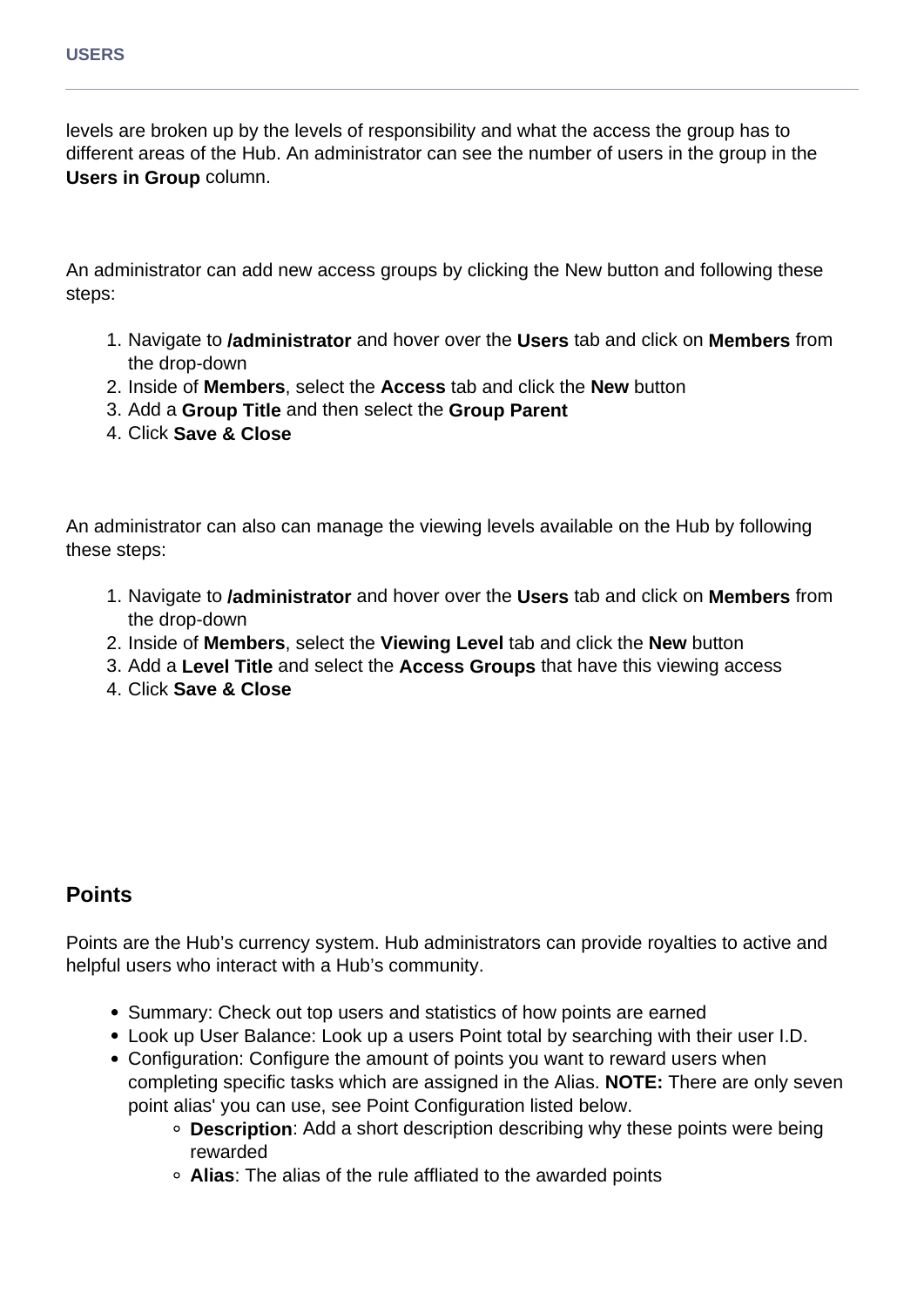- **Points**: Define the amount of points
- Batch Transaction: Deposit or Withdraw points from user accounts through batch transactions

#### **Configure Points**

- 1. To set up Points on your Hub, follow these steps:
- 2. Log into the **/administrator** interface
- 3. Hover over the **Users** tab and select **Members**
- 4. Select the **Points** tab and then the **Configuration** tab
- 5. Fill out the form to add points in seven specific areas of the Hub:
	- 1. Question posted: Award points when a user posts a question
		- 1. Points: Determine the amount of points you want to award a user when they complete this task
		- 2. Alias: ask
		- 3. Description: Question posted
	- 2. Answer posted: Award points when a user posts an answer
		- 1. Points: Determine the amount of points you want to award a user when they complete this task
		- 2. Alias: answer
		- 3. Description: Answer posted
	- 3. Question rating posted: Award points when a user posts a rating to a question
		- 1. Points: Determine the amount of points you want to award a user when they complete this task
		- 2. Alias: questionvote
		- 3. Description: Question rating posted
	- 4. Answer rating posted: Award points when a user posts a rating to an answer
		- 1. Points: Determine the amount of points you want to award a user when they complete this task
		- 2. Alias: answervote
		- 3. Description: Answer rating posted
	- 5. Answer accepted as best: Award points when a user who asked a question in Answers accepts another user's best answer (the user who submitted the answer earns the points)
		- 1. Points: Determine the amount of points you want to award a user when they complete this task
		- 2. Alias: accepted
		- 3. Description: Answer accepted as best
	- 6. Abuse report granted: Award points when a user reports abuse and an administrator grants the abuse report
		- 1. Points: Determine the amount of points you want to award a user when they complete this task
		- 2. Alias: abusereport
		- 3. Description: Abuse report granted
	- 7. Review rating posted: Award points when a user rates a post
		- 1. Points: Determine the amount of points you want to award a user when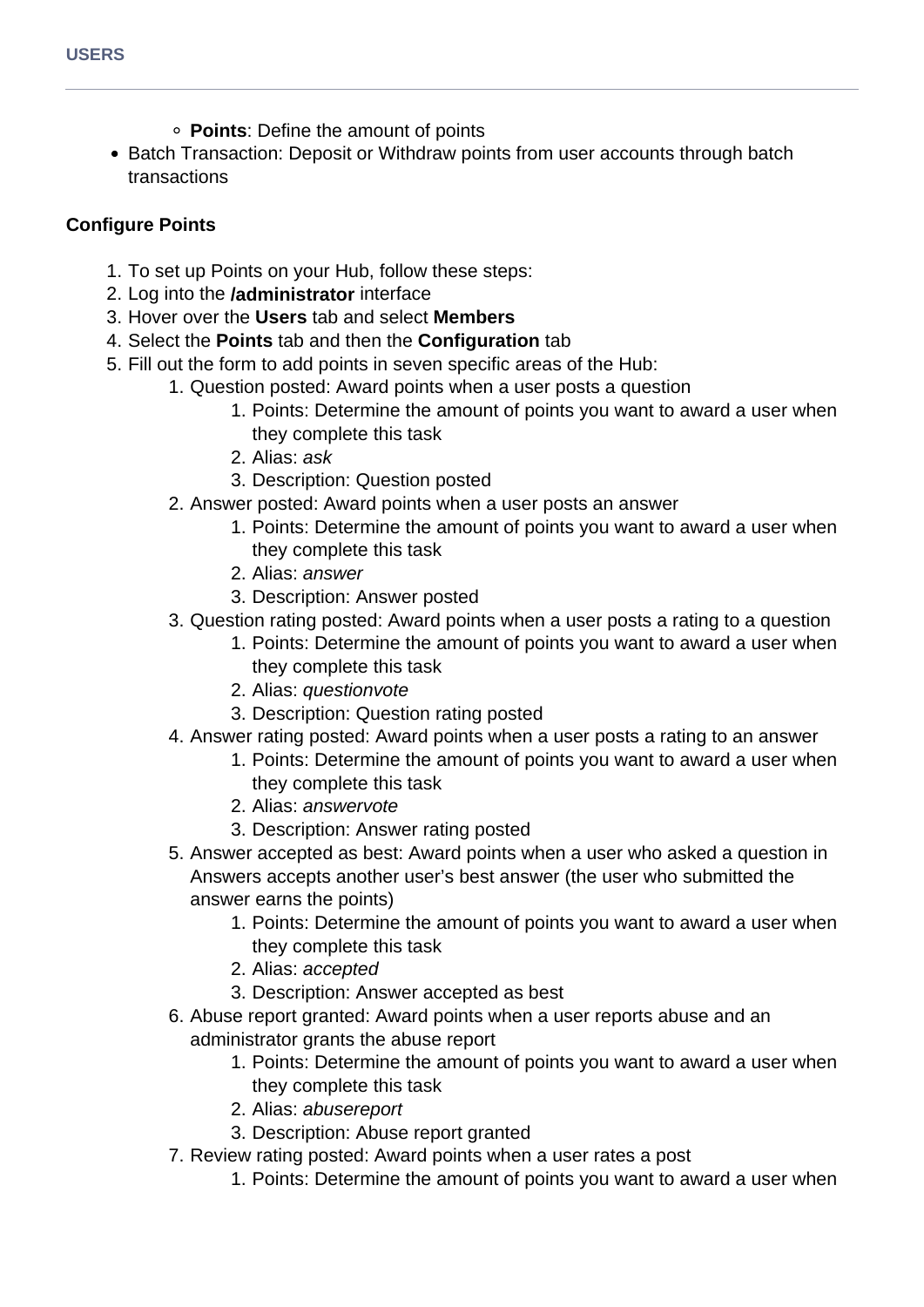- they complete this task
- 2. Alias: reviewvote
- 3. Description: Review rating posted
- 6. After filling out the form, click **Save & Close** to save the new point configuration

### **Passwords**

Password Rules and Password Blacklist are two sections that are already set up at default. The Password Rules comply with our latest security scan and are suggested to be turned enabled at all times so that all users meet the same rules when creating their accounts. As an administrator, you can blacklist passwords if you do not want users creating simple or Hub related passwords.

Blacklisting a Password:

- 1. Navigate to **/administrator** and hover over the **Users** tab and click on **Members** from the drop-down
- 2. Inside of **Members**, select the **Passwords** tab, then select **Password Blacklist**
- 3. Click the **New** button
- 4. Add the password in the **Word** text box
- 5.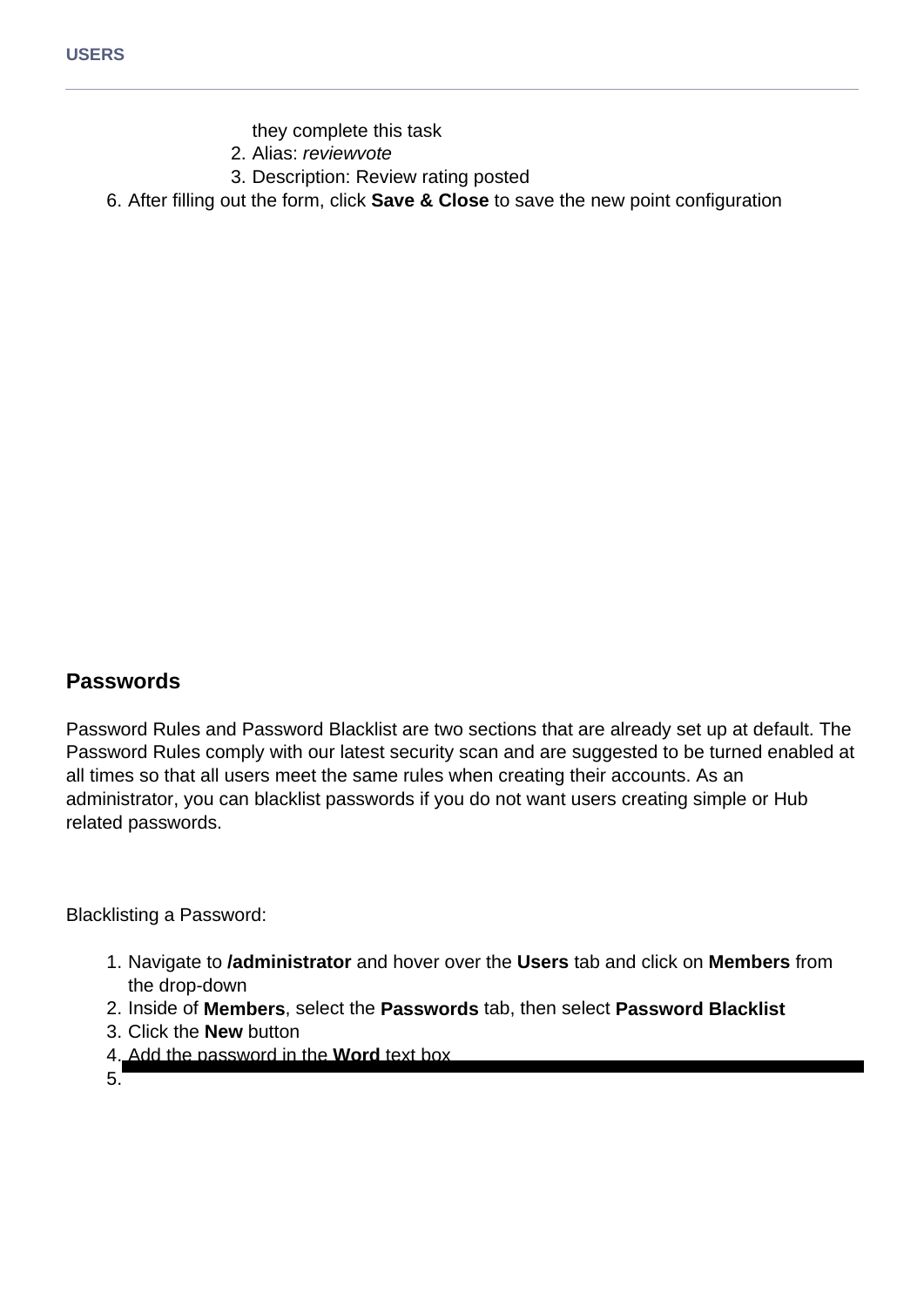### **Quotas**

Managing user quotas is simplified on the backend into three main areas. As an administrator, you can increase or decrease a user's quota, create quota classes, and import quotas, by following these steps:

Increasing/Decreasing a User's Quota:

- 1. Navigate to **/administrator** and hover over the **Users** tab and click on **Members** from the drop-down
- 2. Inside of **Members**, select the **Quotas** tab and select the **Member disk quotas** tab
- 3. Search for the user and then click on their name
- 4. Increase or decrease the user's quota by changing their quota class or by changing their limits
- 5. Click **Save & Close**

Creating a Quota Class:

- 1. Navigate to **/administrator** and hover over the **Users** tab and click on **Members** from the drop-down
- 2. Inside of **Members**, select the **Quotas** tab and select the **Quota classes** tab
- 3. Click the **New** button
- 4. Fill in the **Class Options** form
	- 1. Alias: Class alias
	- 2. Soft blocks limit: Soft limit for quota blocks
	- 3. Hard blocks limit: Hard limit for quota blocks
	- 4. Soft files limit: Soft limit for quota files
	- 5. Hard files limit: Hard limit for quota files
	- 6. User Access Groups: Select what access groups are automatically associated with this quota class
- 5. Click **Save & Close**

Importing Quotas:

- 1. Navigate to **/administrator** and hover over the **Users** tab and click on **Members** from the drop-down
- 2. Inside of **Members**, select the **Quotas** tab and select the **Import Quotas** tab
- 3. Import existing filesystem quotas by copy and pasting a **quota.conf** file in the text box
- 4. Check the box next to **Overwrite matching existing entries**
- 5. Click **Import**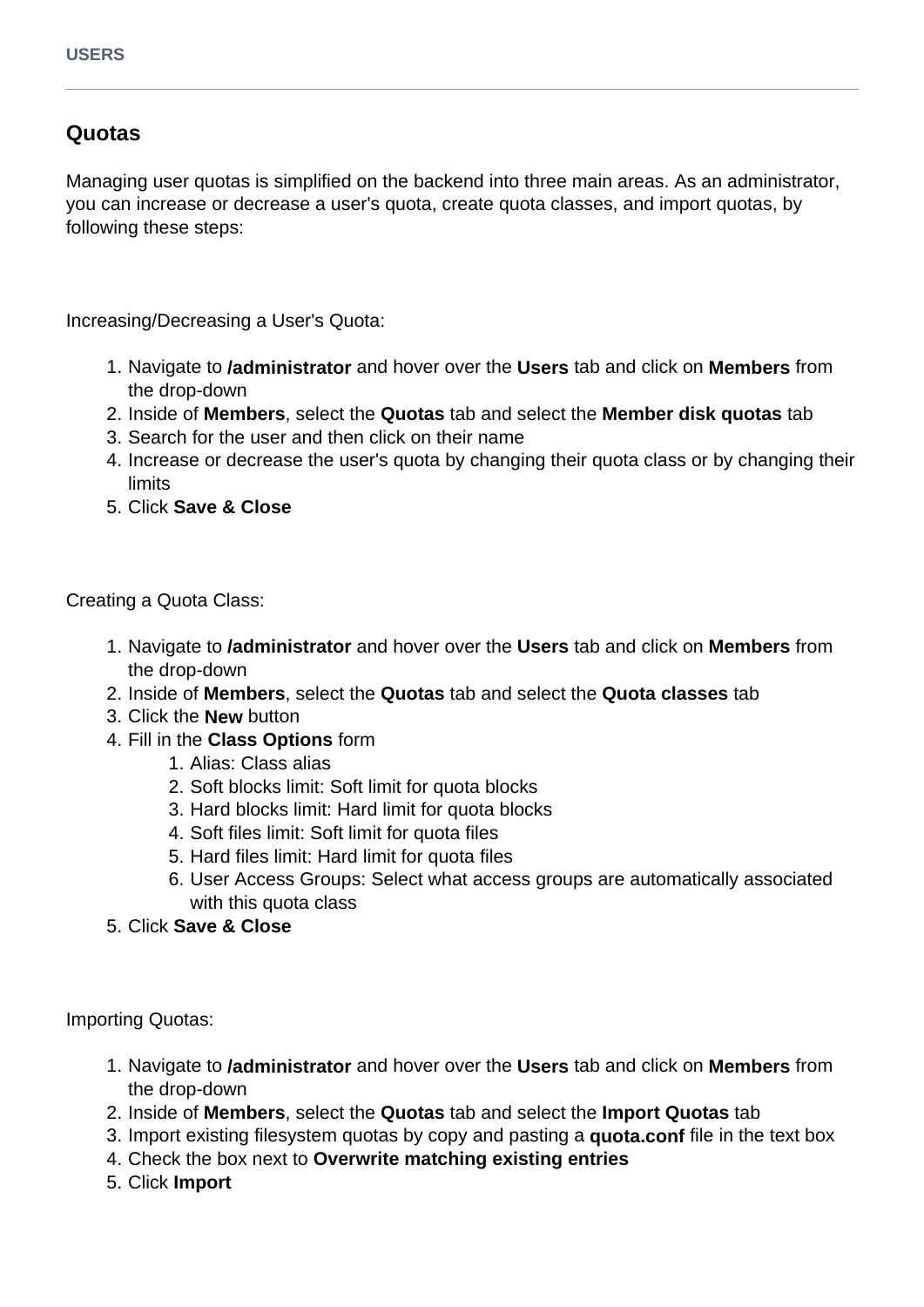# **Registration**

An administrator can configure a user's registration fields from the /administrator interface on the Hub. Read more about this on **Member Registration article**.

# **Import**

An administrator can manually import users if they are wanting to complete this process for a large research group needing access to the Hub immediately or for a classroom of students where the instructor already knows the students' information. To import users and set up import hooks, follow these steps on the **Member Import Article**.

# **Export**

Exporting the current list of Hub users can be done by visiting the **Export** tab inside of **Members**. From that tab there will be a button that states **Download CSV of all users**. By clicking this button, you can download a list of all members and archive the file for your own use as an administrator or for safe keeping.

# **Plugins**

Plugins are used to turn on various parts of the Members interface which includes their profile and dashboard. An administrator can manage these plugins by unpublishing and publishing various plugins to limit or expand a users Member area on the frontend of the Hub. Specifically in the Member Dashboard Configuration plugin, an administrator can manually change rearrange the member dashboard modules to fit the message of the Hub.

Publishing/Unpublishing Plugins:

1. Navigate to **/administrator** and hover over the **Users** tab and click on **Members** from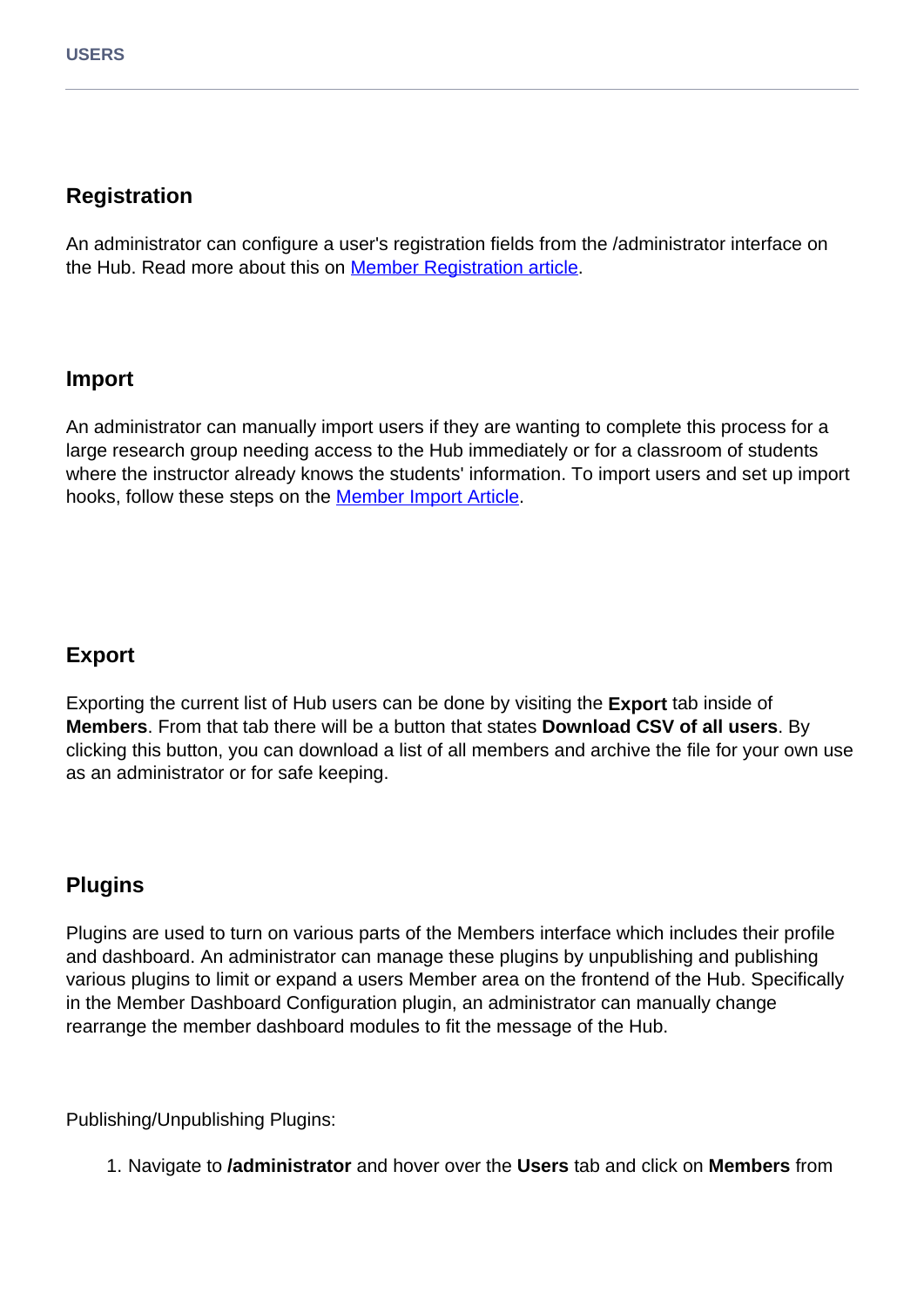the drop-down

- 2. Inside of **Members**, select the **Plugins**
- 3. Check the box next to the plugin and click the **Publish** or **Unpublish** button
- 4. The plugin will change stats under the **Published** column

Managing Member Dashboard Configuration:

- 1. Navigate to **/administrator** and hover over the **Users** tab and click on **Members** from the drop-down
- 2. Inside of **Members**, select the **Plugins** tab
- 3. Locate the **Members-Dashboard** plugin and click **Manage** under the Manage column
- 4. Manage the modules inside of the **Members-Dashboard** plugin
	- 1. Drag and drop to move modules
	- 2. Drag the lower-right corner to expand or contract the size of the module
	- 3. Add more modules by clicking the **Add Modules** button and selecting a module
	- 4. **Push Modules to Users** by clicking this button and filling out the form, then clicking **Push Module**
- 5. All changes will be automatically saved for every new user
	- 1. Users who have already adjusted their Dashboards will not be affected by these changes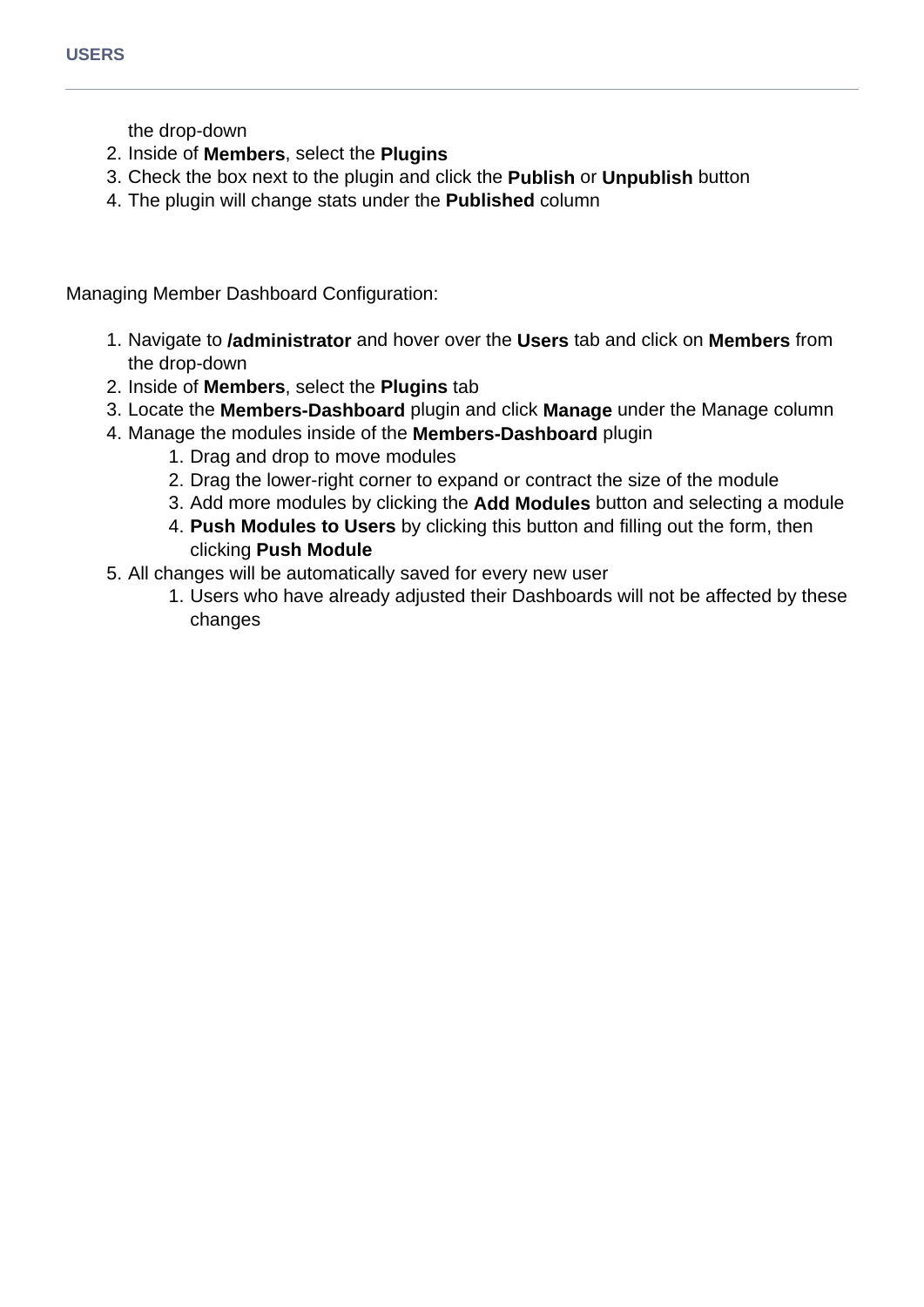# **Registration**

# **Disabling Registration**

In some circumstances, it may be desirable to disable user registration entirely. To do so, navigate to the members manager (Administrator > Users > Members) and click the "Options" button in the toolbar. The first available configuration option if "Allow User Registration". Set this to "No" to disable registration entirely.

### **Registration Fields**

- 1. First log in to the administrative backend
- 2. Once logged in, find **Users** in the main menu bar located toward the top of the page.
- 3. Choose **Members** from the drop down menu
- 4. Click on the **Registration** tab
- 5. You should now be presented with a table of available user fields and their status for a particular action. This controls what fields the user will see, must fill in (required) or can fill in (optional) depending upon which action or state they are currently in. That is, you can make the username field required for the registration page (**create** column) but may not wish for your users to be able to edit this after creation (**read only** for the **update** and **edit** columns).
	- **Create column:** What the user sees on the registration page
	- **Proxy column:** What columns an administrator sees or must fill in when creating an account by proxy (i.e., for someone else)
	- **Update column:** What fields the user will see and/or must fill in if something has changed with what information is required at registration. An example of this would be if the **citizenship** field was, at one point, optional for registration but is now required. Setting this field to **Required** for the **Update** column will now require logged-in users to fill this information out.
	- **Edit column:** What fields the user will see and can edit for their user profile
	- **Field Option Definitions:**
		- ??Required = Must fill in
		- $\blacksquare$  Optional = Can fill in, but are not required
		- $Hide = Not visible$
		- Read only =  $Can$  view but cannot change
- 6. Once you feel ready to save your changes, scroll back to the top of the page and click **Save** in the upper right portion of the page. Changes take affect immediately.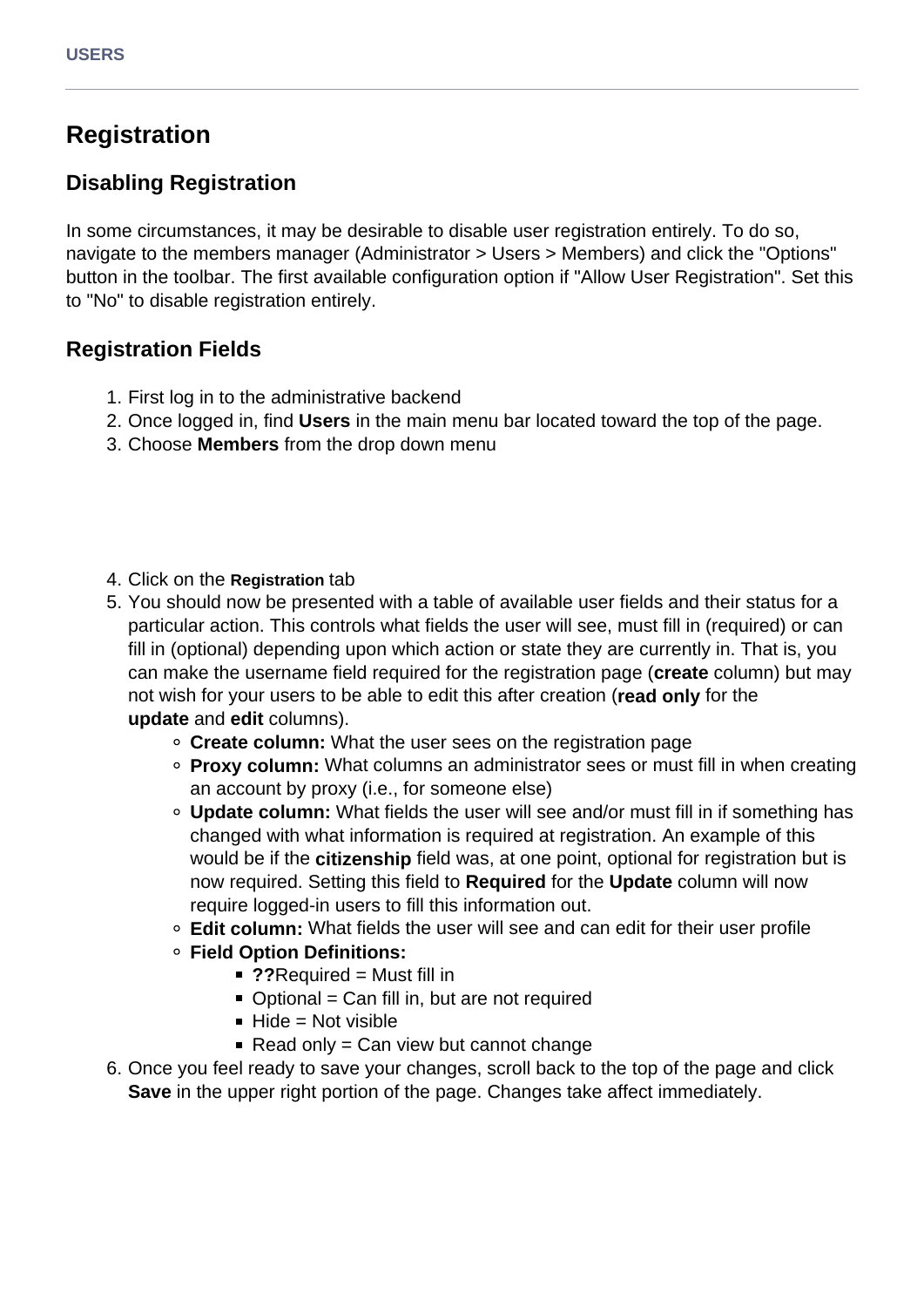# **Customizing Confirmation Email**

All component layouts can be customized through overrides. Except for files that are provided in the Joomla! distribution itself, this method for customization eliminate the need for designers and developers to **hack** core files that could change when the site is updated to a new version. Because they are contained within the template, they can be deployed to the Web site without having to worry about changes being accidentally

### **User Authentication Plugins**

A Hub can offer multiple ways for users to login through other services like LinkedIn, Facebook, ORCID, etc.

- Authentication-Certificate: Handles user authentication against client side SSL certificates
- Authentication-Facebook: Handles user authentication against Facebook
- Authentication-Google: Handles user authentication against Google
- Authentication-Hubzero: Default user authentication
- Authentication-LinkedIn: Handles user authentication against LinkedIn
- Authentication-ORCID: Handles user authentication against ORCID
- Authentication-Picas: Handles user authentication against Purdue's CAS
- Authentication-Twitter: Handles user authentication against Twitter

To activate these authentication plugins acquire a customer secret and customer key from the other service by registering your App on the service and selecting the Web format. Once you have the keys you can enable the plugins from the backend of the Hub.

- 1. Navigate to the backend of the Hub and locate the **Extensions Tab** and click on **Plug-in Manager**
- 2. Inside of the **Plug-in Manager**, search for the authentication plugin
- 3. Click on the title of the plugin and inside the plugin insert the **customer secret** and **customer key**
- 4. Change the Status of the plugin to **Enabled** and then click **Save & Close**

# **TLS Certificate Authentication**

Certificate Authentication Plugin: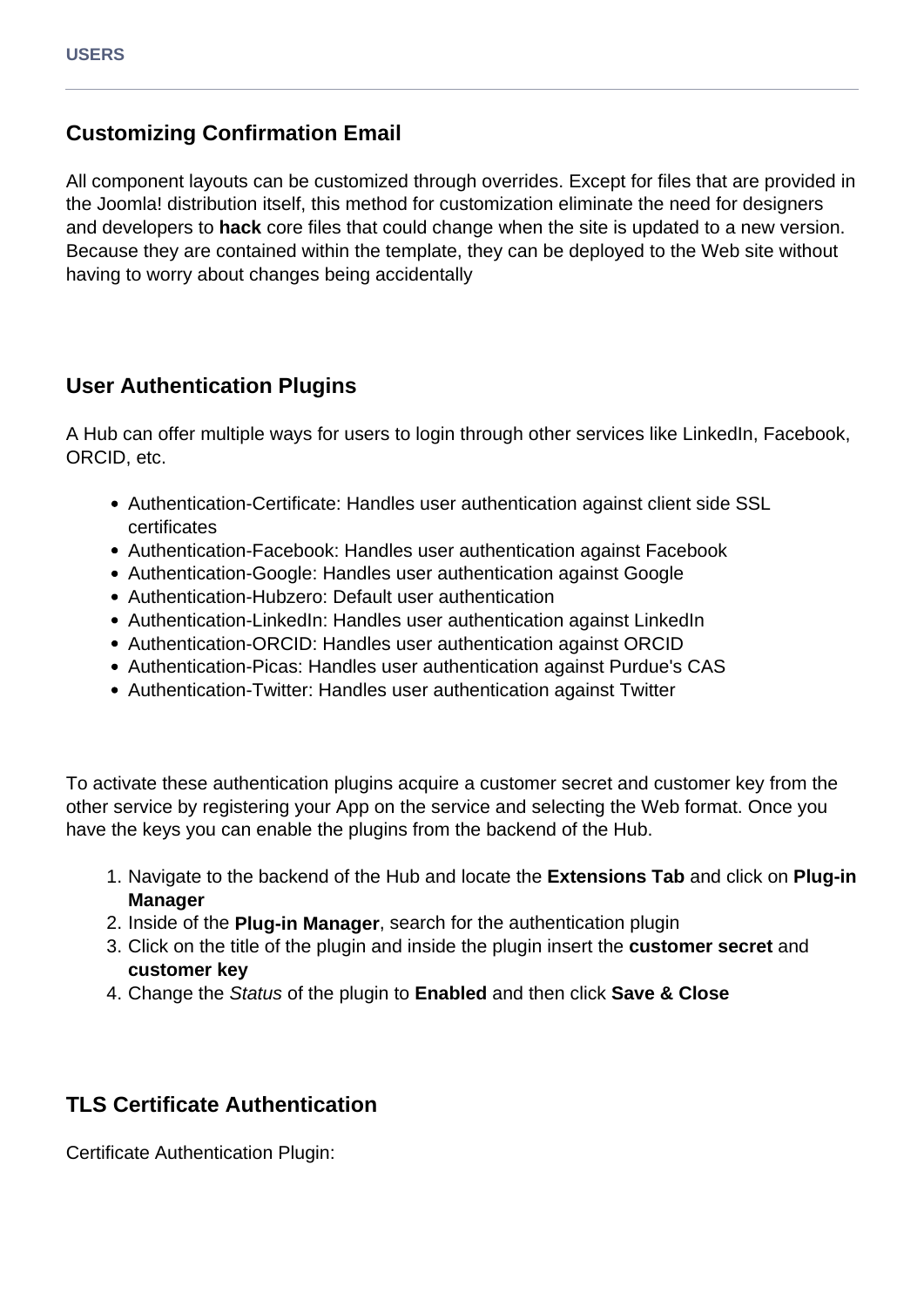This plugin is in charge of actually checking the certificate, and creating new accounts or linking existing ones to the identity presented in the certificate. With this plugin on, users can login using their certificate credentials. If a link between those credentials exists, the process is complete and the user is logged in. If a link does not exist, the user is allowed to create a new account, thus linking their current certificate to the newly created hub account. A user can also elect to link their current certificate to an existing account, assuming they are able to provide the password for that existing account (in the event that someone already has an account on the system). This plugin is called: Authentication - Certificate.

Enable the Authentication - Certificate Plugin:

- 1. Navigate to the backend of the Hub and locate the **Extensions** tab
- 2. Click on the **Extensions** tab and from the drop-down click on the **Plug-in Manager**
- 3. Locate from the plugin list or through search the **Authentication Certificate** plugin
- 4. Click on the title of the plugin then locate the Status section inside the plugin
- 5. From the Status drop-down, select **Enabled** then click **Save & Close**

Certificate routing plugin:

This plugin handles the requirement for a certificate to be present while browsing the site. While the authentication plugin is what checks and links the user to the cert, other authentication could still be allowed. With this plugin enabled, a certificate must be present and authentication options are limited to just certificate based authentication. This plugin is called: System - Certificate.

Enable the System - Certificate plugin by following the same steps listed out above.

New account approval: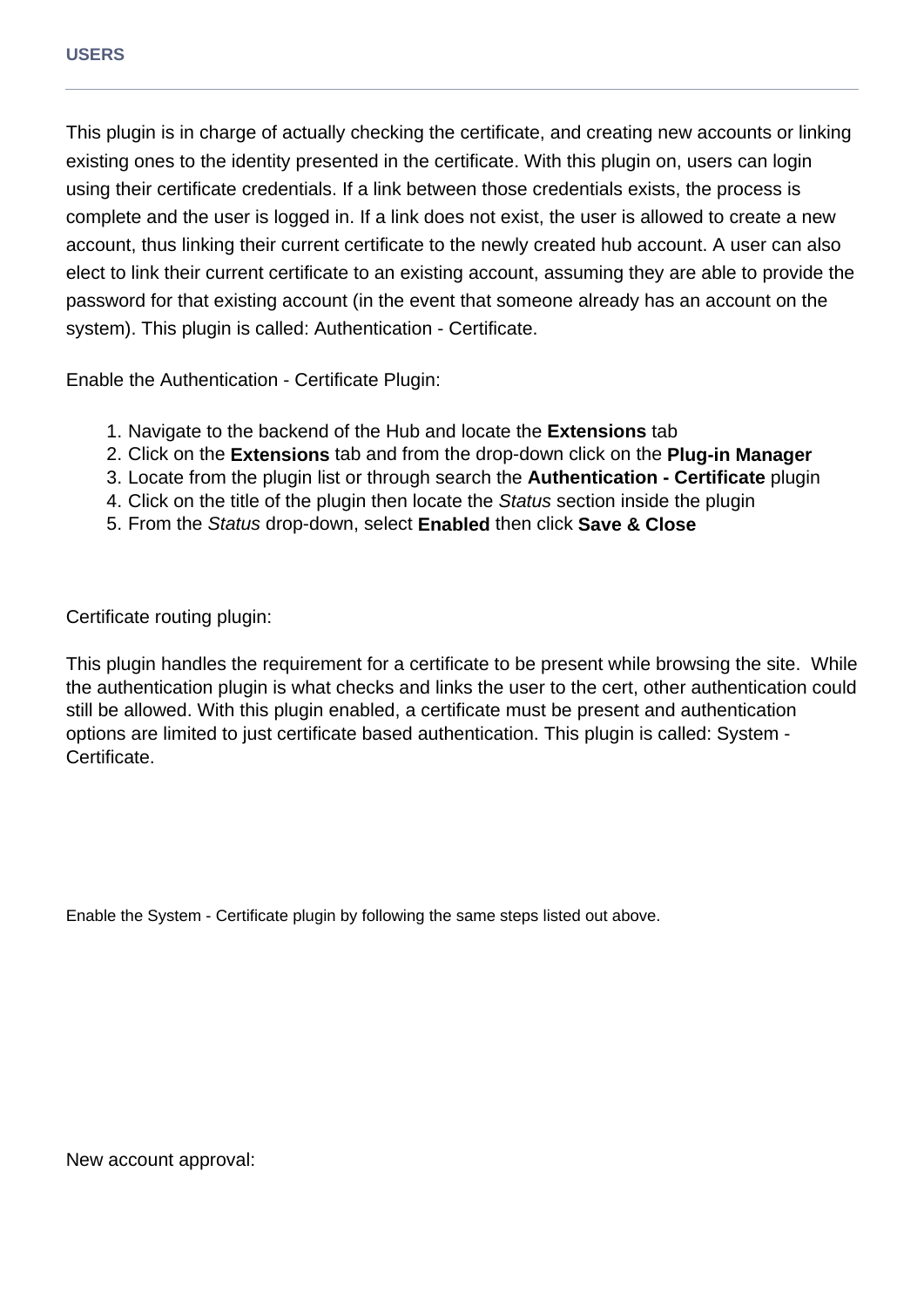This allows admins to require approval of new accounts prior to their being able to access the site. When this is enabled, accounts pending approval can be found in the users manager on the backend. You can also elect to turn on an administrative dashboard module that lists accounts pending approval. And in the users manager parameters, you can enable administrator notifications to receive an email when new accounts are created. This allows the certificate->user link to be user initiated (rather than admin initiated), but still gated and admin approved.

In terms of apache configuration, **SSLVerifyClient optional** should be set. This will allow the certificate to be included, but also allow the CMS to handle the requirement for the certificate through the use of the certificate routing plugin mentioned above.

**SSLOptions +StdEnvVars** should also be set, as I'm sure it already is for you all. Lastly, make sure the site is forced to SSL via the Joomla global configuration on the backend.

**Note:** In order for this feature to be useful, all users need to gain a TLS Certificate and have it implemented in their browser prior to utilizing this authentication process.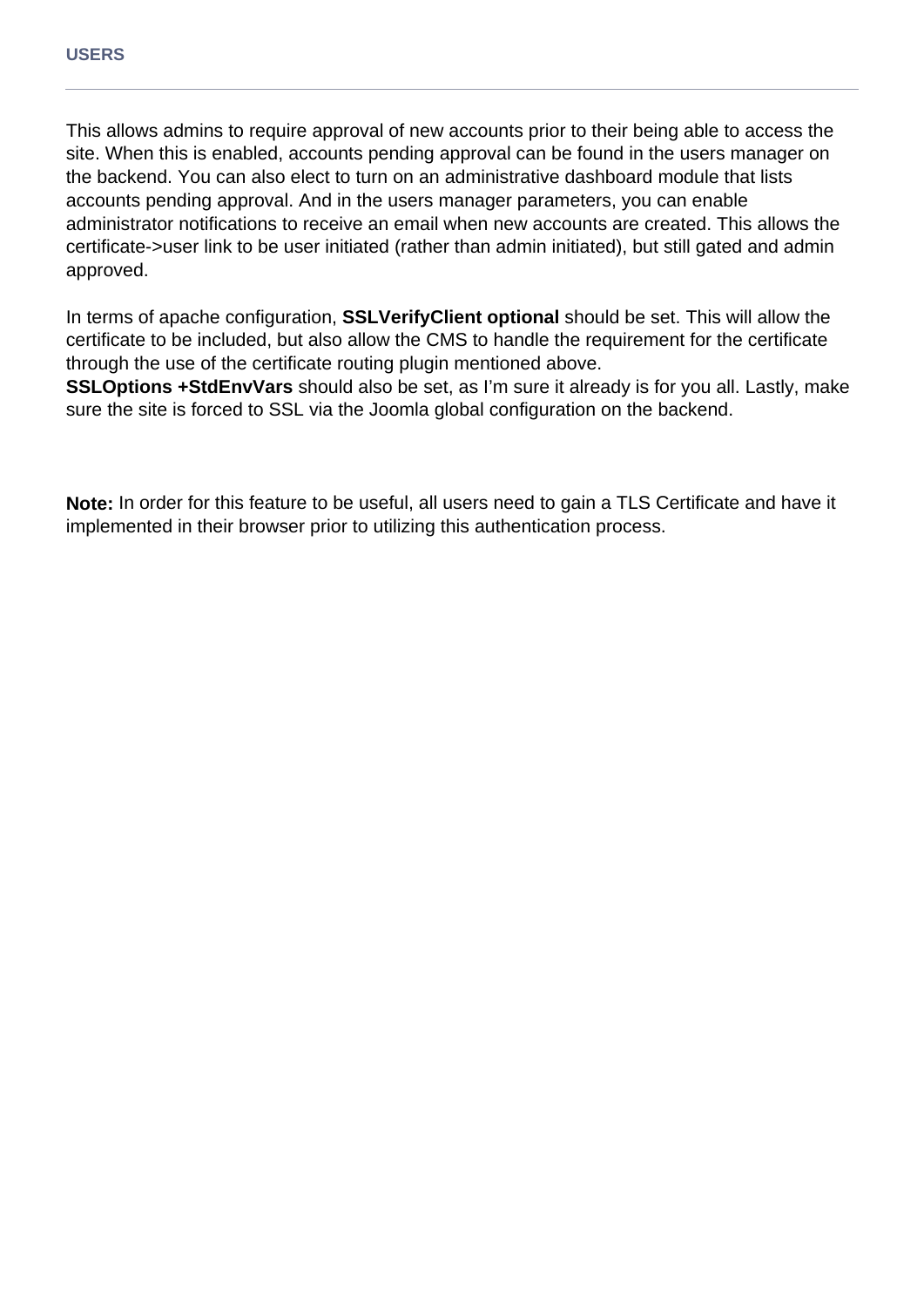# **Member Import**

### **Overview**

The members bulk importer/ updater is designed to allow a site administrator to bulk import or update member data. Due to its ability to mass upload/ modify accounts, it is an administrator only feature.

#### **Warning!**

The improper use of this feature can have damaging consequences. Use with caution.

The importer should only be used in special circumstances. Minimum requirements for the CSV (first name, last name, username, password, etc.) and any additional registration fields (member demographics) must be gathered by an administrator for every account to be affected. In most cases, it is more time effective and less error prone for a new members to enter this information in the registration form instead of passing the information through the administrator.

**Please note, if you are using Member Import on a HIPAA hub, please complete the extra steps on delivering passwords to members.**

# **Registration Fields**

The member importer follows the parameters set in the registration component. If a registration field is required during the initial registration form (organization, for example), the field must be included in the uploaded CSV file in addition to the required fields for the CSV. Not all registration fields are available via the member importer, those should be collected from the new member on the next login, if desired.

# **CSV Preparation**

- 1. Log into hub's administrator portal, e.g. https://hubname.org/administrator
- 2. Navigate from the main menu to **Users** -> **Members**
- 3. From the page menu under the title **Members**, click on the **Import** tab
- 4. Click on the button that looks like a grid, located on the top right of the page, to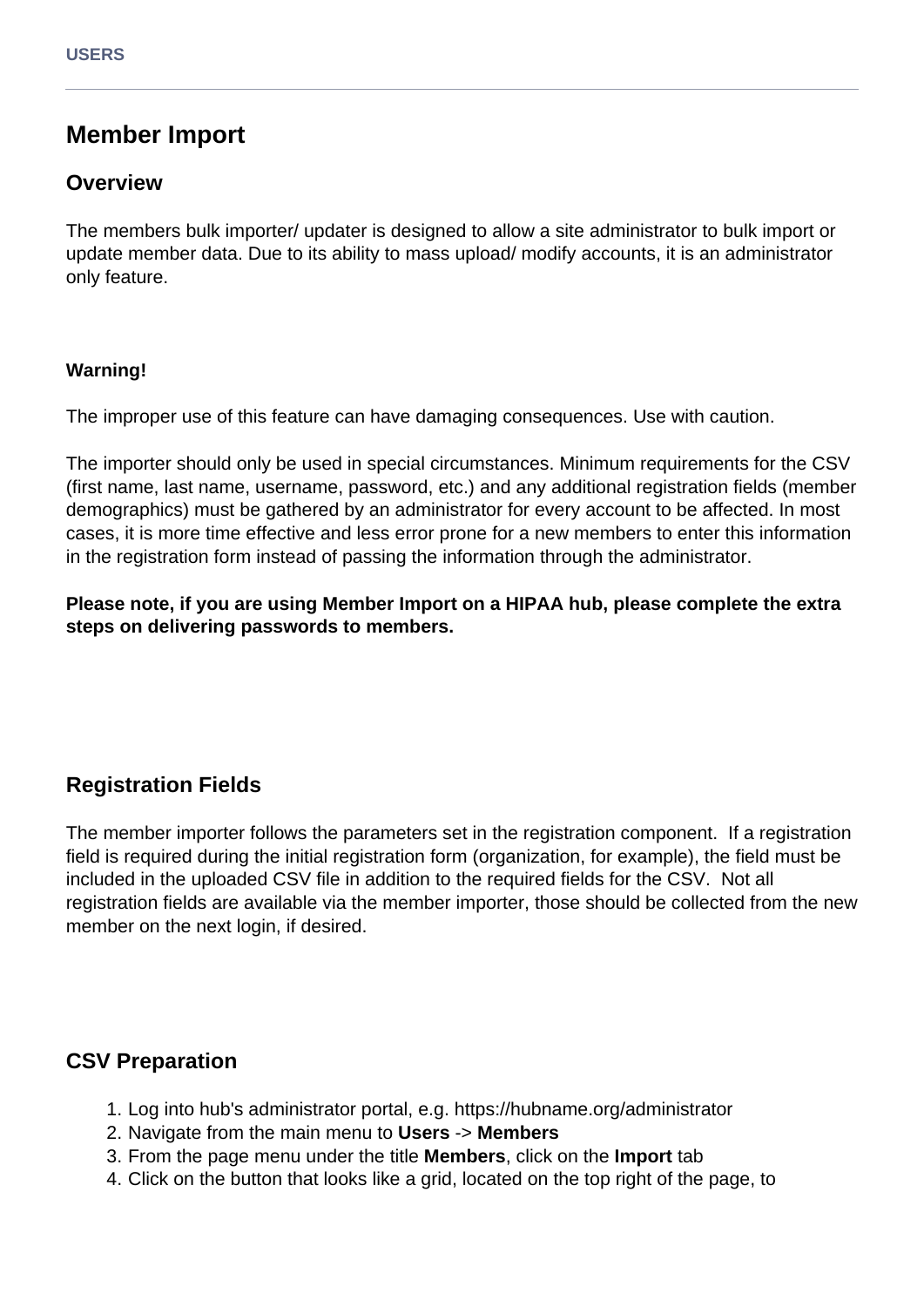download the example CSV

- 5. Save the file with a different name that represents the group of members to be imported
	- 1. Note: Do not save it in Excel format, the import only accepts CSV files.
- 6. Edit the CSV
	- 1. Fill required fields and any supplementary fields

# **CSV Field Descriptions**

- id: User's ID (leave blank when creating new accounts)
- name: User's full name e.g. First Last
- middleName: User's middle name
- surname: User's surname
- username: User's hub username
- email: User's email (only use valid email addresses as emails will be sent to the user)
- password: User's temporary password
- block: User's blocked status (1 for blocked, 0 for not blocked)
- approved: User's account approval status (1 for approved, 0 for not approved)
- sendEmail: User's preference for receiving email from the hub (1 to accept, 0 to decline)
- activation: User's email confirmation status (1 for confirmed, 0 for unconfirmed)
- usageAgreement: User's acceptance of hub's terms of service (1 for accepted, 0 for declined)
- homeDirectory: User's hub home directory e.g. /home/hub/user
- organization: User's organization (depends on hub's registration configuration)
- orgtype: User's organization type (depends on hub's registration configuration)
- phone: User's phone number (depends on hub's registration configuration)
- groups: A comma separated list of the aliases for the groups that the user is a member of
- projects: A comma separated list of the aliases for the projects that the user is a member of

# **Creating a new import and uploading a completed CSV**

- 1. Login to the hub's administrator portal
- 2. Click the **Members** tab and from the drop-down
- 3. Click on the **Import** tab
- 4. Click on the button with the plus icon located on the top right of the page
- 5. In the new page that opens, enter a name for the import and a short description
- 6. Click the file selection button in the **Upload** fields to upload a CSV file
	- 1. Select the desired CSV
- 7. Save the import using one of the save buttons in the top right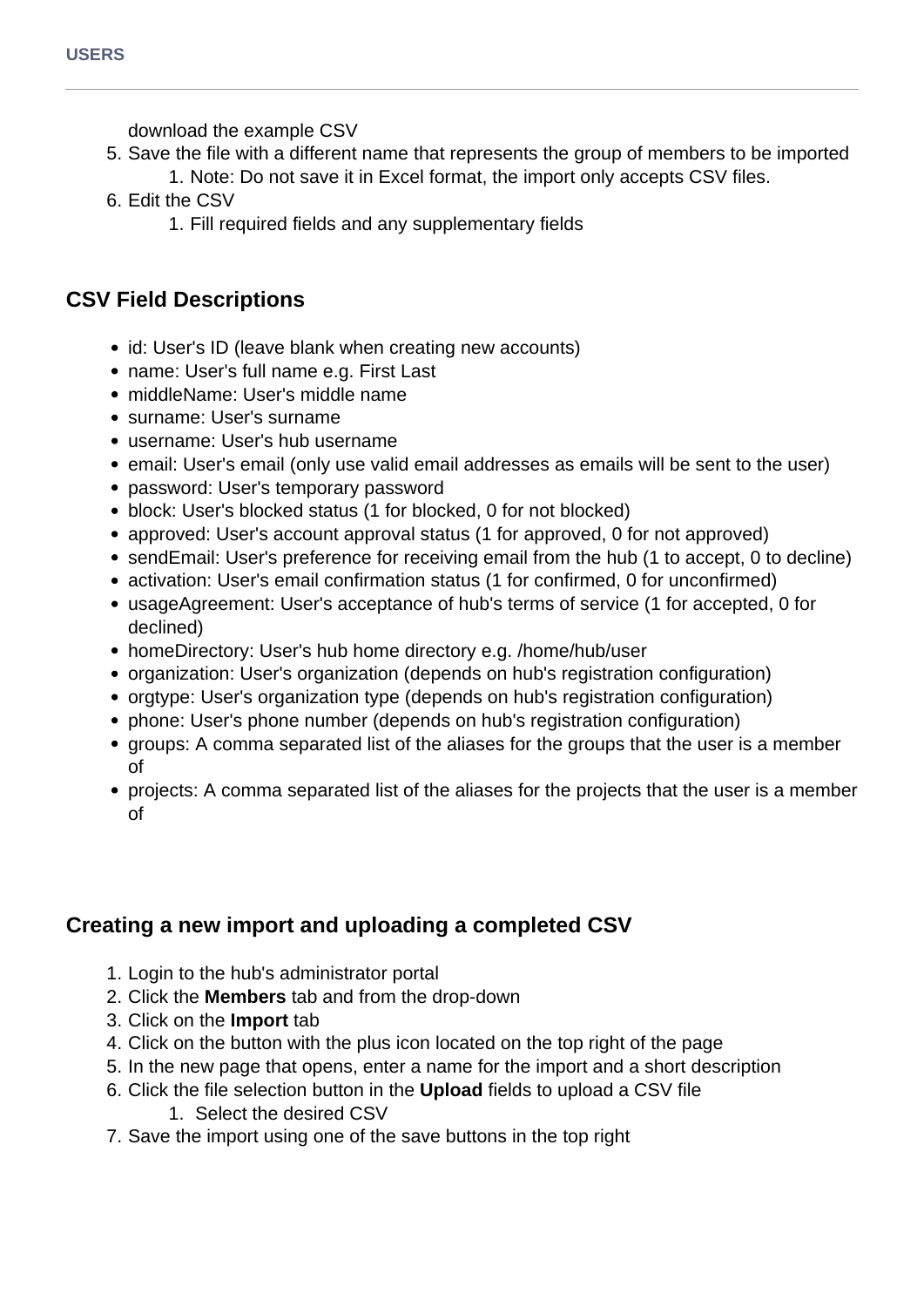# **Testing an import**

It is always a good idea to do a test run before actually importing or updating members' accounts.

- 1. Select the import you wish to test run by checking the box for the import row
- 2. Click on the **Test Run** button
- 3. After the test has completed, you will see the results displayed below the progress bar
- 4. Click on each item will display details for each record

### **Running an import (after a test run)**

1. Click on the **Run for Real** button (under the countdown)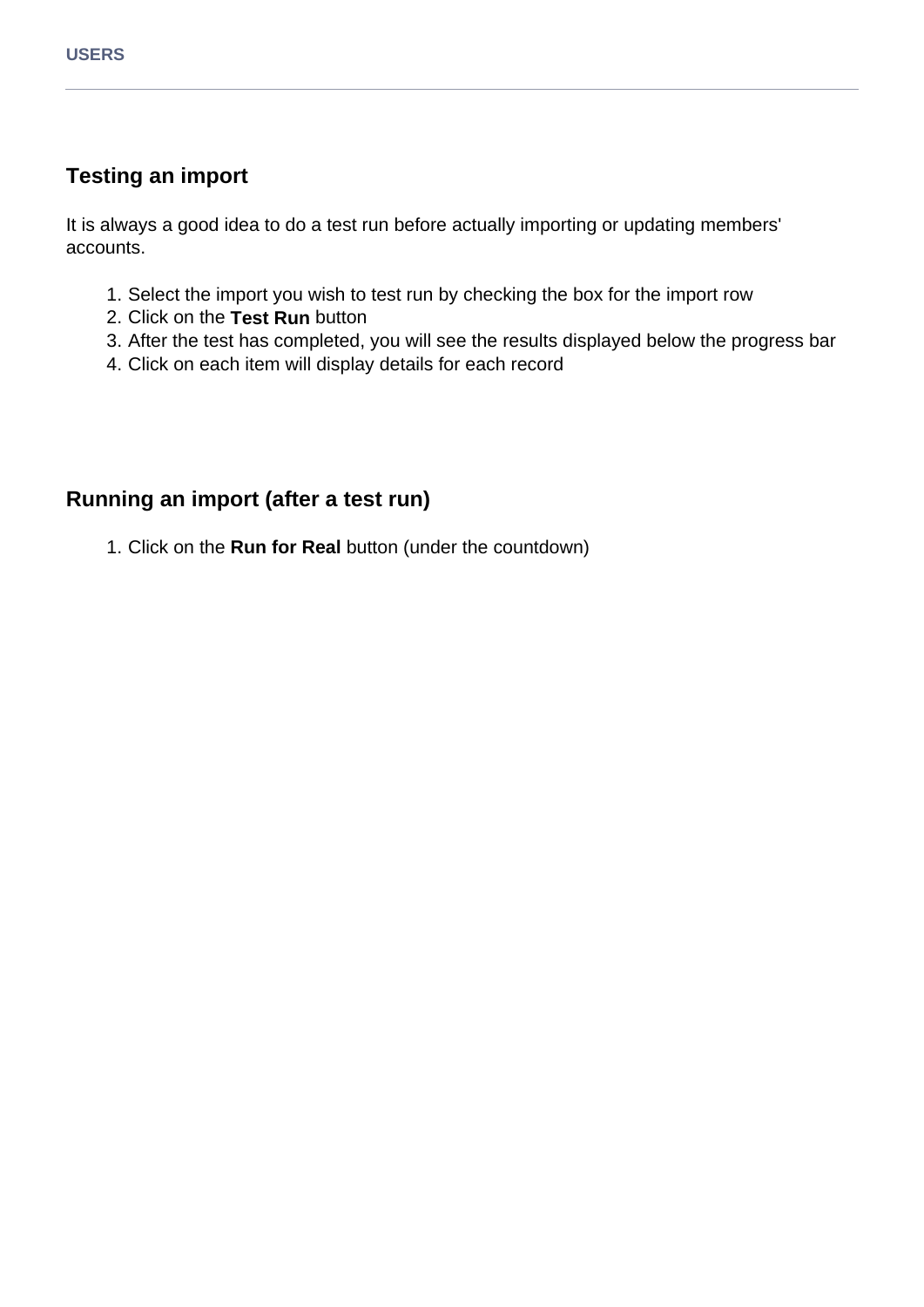# **Groups**

### **Overview: Managing Groups**

Groups are a unique feature that allows communities to grow inside of the Hub. Groups are more commonly used to share information between specific individuals. The /administrator interface allows you to set up permissions for groups and manage active groups all from the backend of the Hub.

# **Creating a Group**

- 1. Navigate to **/administrator** interface
- 2. Hover over **Users** and select **Groups** from the drop-down
- 3. Click the **New** button
- 4. Fill out the form then click **Save & Close**
	- 1. **Details**: General information about the Group
		- 1. **Membership**: Settings that determine how users can join the new Group
		- 2. **Page Settings**: General settings that determine Group page setup
		- 3. **Email Settings**: General email settings that related to emails sent from the Group
	- 2. **Files**: A new group must be saved first before you can upload files from the backend of the Hub and store the files into the Group

# **Editing a Group**

- 1. Navigate to **/administrator** interface
- 2. Hover over **Users** and select **Groups** from the drop-down
- 3. Click the **Title** of the Group
- 4. Change the Group's information then click **Save & Close**

### **Deleting a Group**

- 1. Navigate to **/administrator** interface
- 2. Hover over **Users** and select **Groups** from the drop-down
- 3. Check the box next to the Group's **Title**
- 4. Click the **Delete** button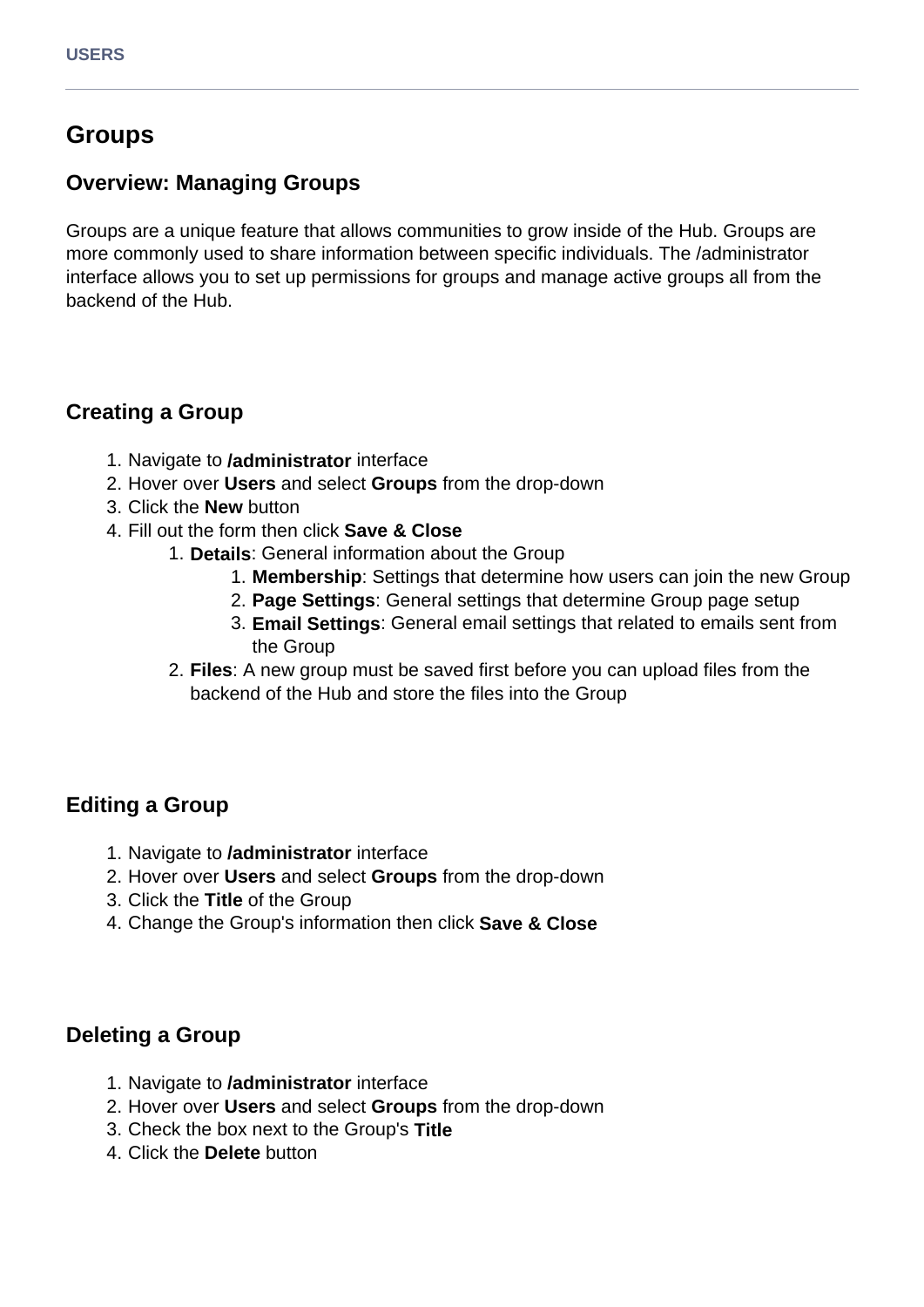# **Publishing a Group**

- 1. Navigate to **/administrator** interface
- 2. Hover over **Users** and select **Groups** from the drop-down
- 3. Check the box next to the Group's **Title**
- 4. Click on the **Publish** button

# **Unpublishing a Group**

- 1. Navigate to **/administrator** interface
- 2. Hover over **Users** and select **Groups** from the drop-down
- 3. Check the box next to the Group's **Title**
- 4. Click on the **Unpublish** button

# **Configuring Groups**

- 1. Navigate to **/administrator** interface
- 2. Hover over **Users** and select **Groups** from the drop-down
- 3. Click on the **Options** button
- 4. Make changes to the following sections:
	- 1. **General**: Determine if Groups can be auto-approved or manually approved by an administrator
	- 2. **Info Page**: Determine what Groups can show on the Information Page for **Groups**
	- 3. **Membership & Access**: Determine the default discoverability and join policy for new Groups
	- 4. **Email**: Enable emailing from the Group from discussion comments and forum digest
		- 1. **Note**: If you determine Groups can email out Forum digest you will need to set up the Cron plugin that sends out these emails
	- 5. **Upload**: Determine file upload path
	- 6. **Pages**: Determine if pages need to be approved and who can approve Group pages, determine other specifics related to Groups
	- 7. **Super Groups**: Determine if Super Groups can have components, the Super Group Group Owner and Repo Management options
	- 8. **Permissions**: Change the viewing and interactive permissions for Groups
- 5. Click **Save & Close** to save the changes made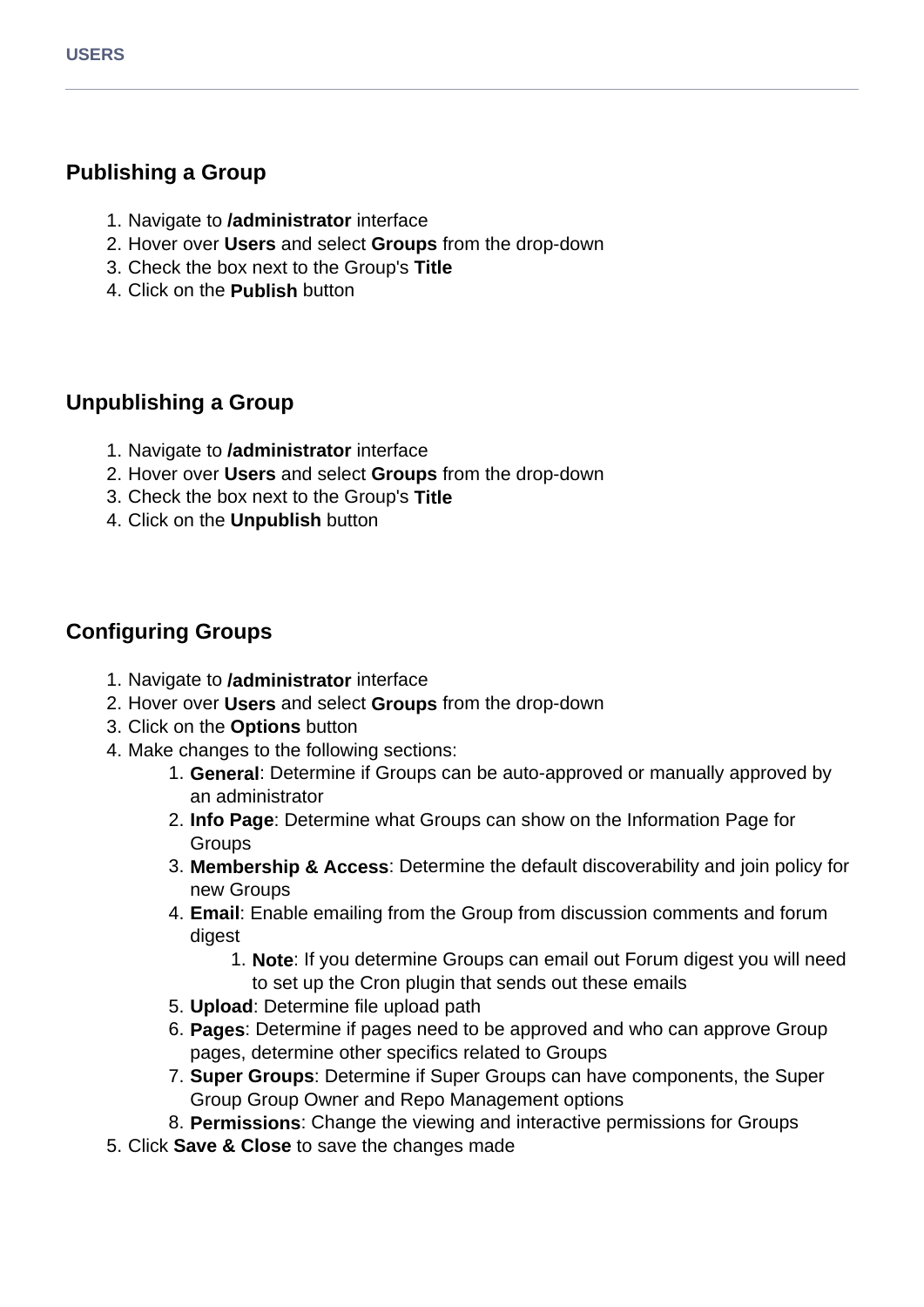# **Access Groups**

### **Access**

An area where access groups can be managed. Access groups are the various permission levels assigned to different groups of users based on their roles in the Hub. Generic default levels are: Public, Manager, Administrator, Registered, Author, Editor, and Publisher. These levels are broken up by the levels of responsibility and what the access the group has to different areas of the Hub. An administrator can see the number of users in the group in the **Users in Group** column.

An administrator can add new access groups by clicking the New button and following these steps:

- 1. Navigate to **/administrator** and hover over the **Users** tab and click on **Access Groups** from the drop-down
- 2. Click the **New** button
- 3. Add a **Group Title** and then select the **Group Parent**
- 4. Click **Save & Close**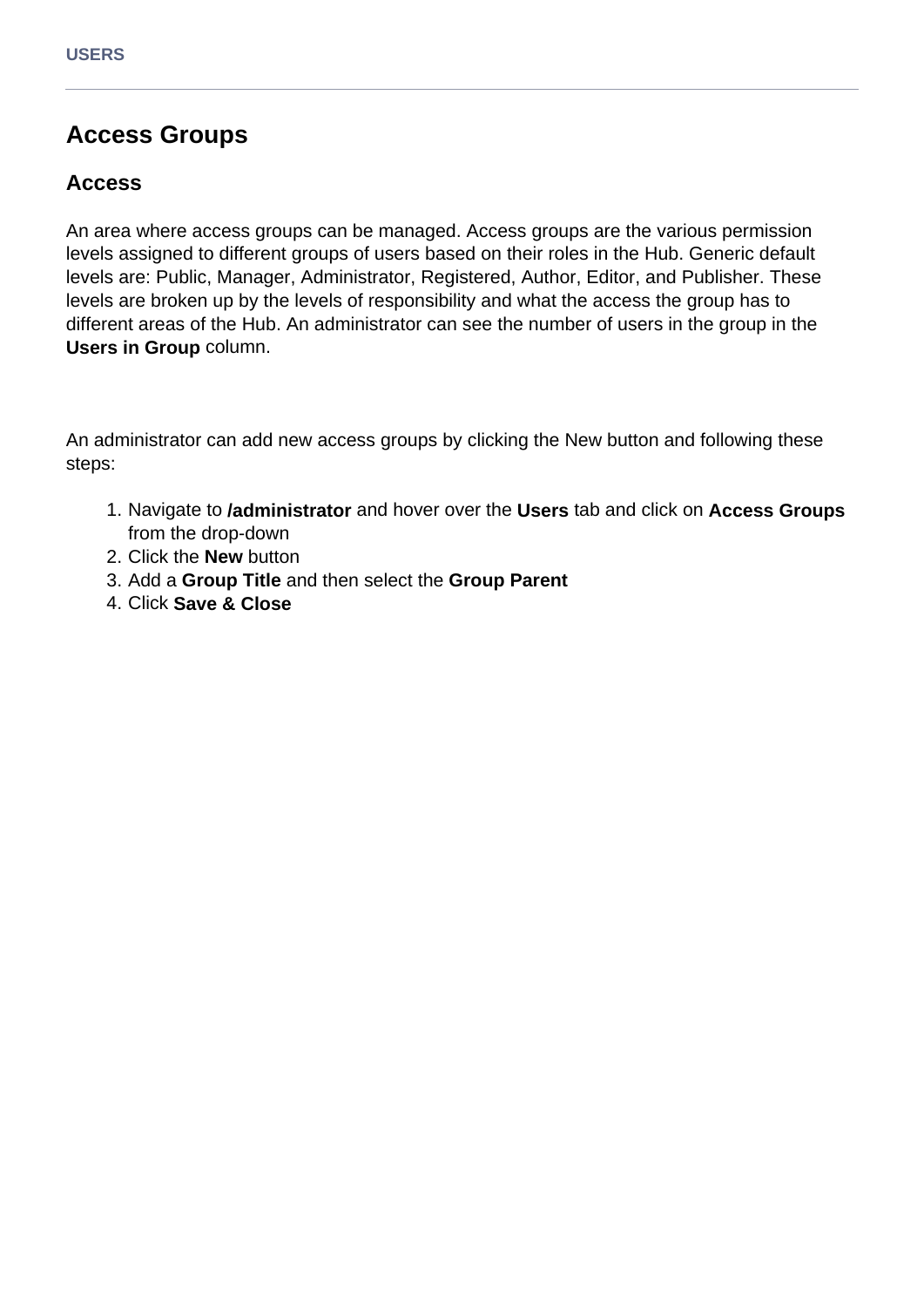# **Access Levels**

### **Access**

An area where access groups can be managed. Access groups are the various permission levels assigned to different groups of users based on their roles in the Hub. Generic default levels are: Public, Manager, Administrator, Registered, Author, Editor, and Publisher. These levels are broken up by the levels of responsibility and what the access the group has to different areas of the Hub. An administrator can see the number of users in the group in the **Users in Group** column.

An administrator can also can manage the viewing levels available on the Hub by following these steps:

- 1. Navigate to **/administrator** and hover over the **Users** tab and click on **Access Levels**from the drop-down
- 2. Click the **New** button
- 3. Add a **Level Title** and select the **Access Groups** that have this viewing access
- 4. Click **Save & Close**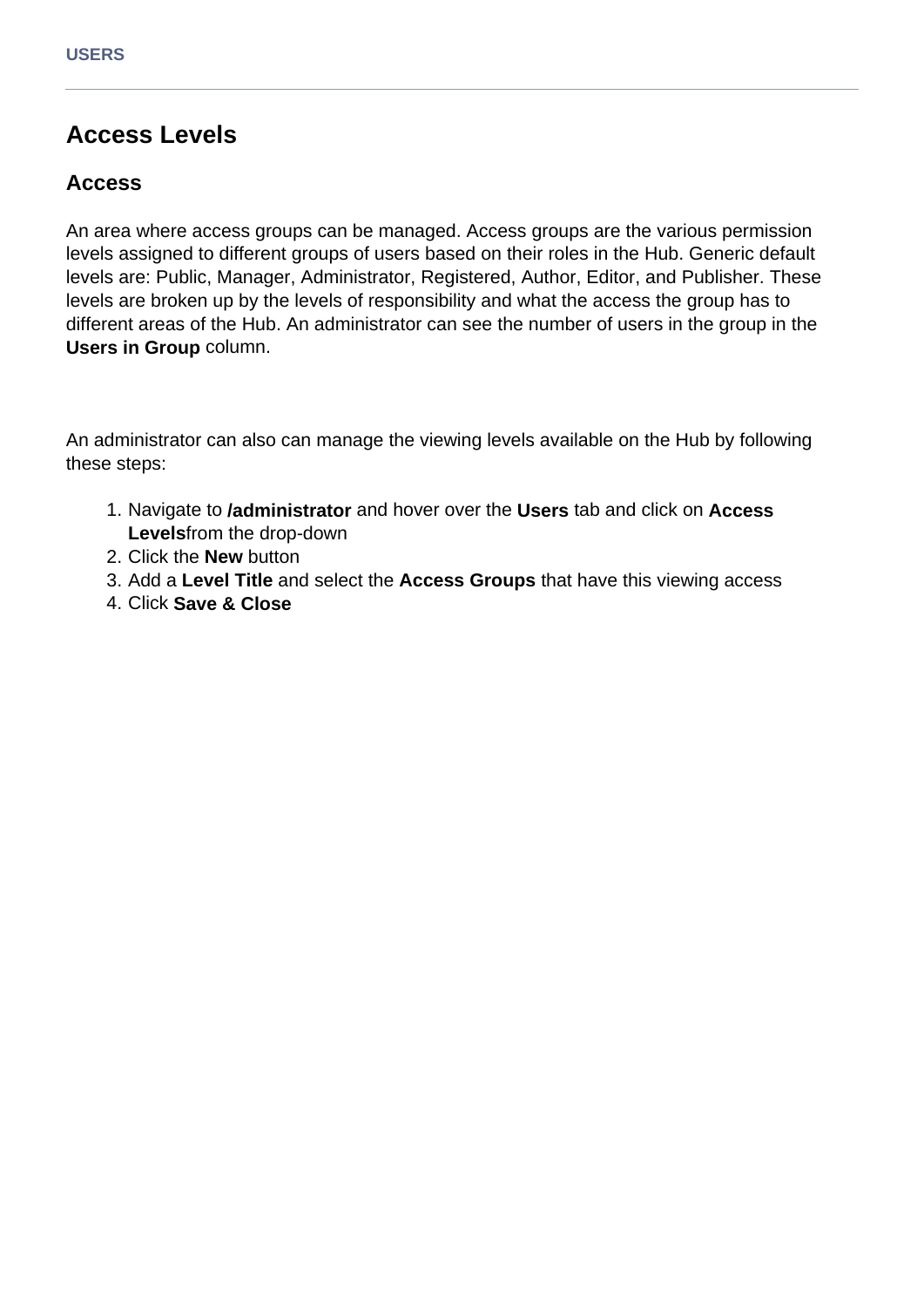# **User Notes**

### **Notes**

Notes are a function where users can create and store notes on the Hub. On the /administrator interface, an administrator can manage the notes created by users. This section allows administrators to manage and view notes make by other users and edit, approve, publish, unpublish, along with other actions to curate the notes.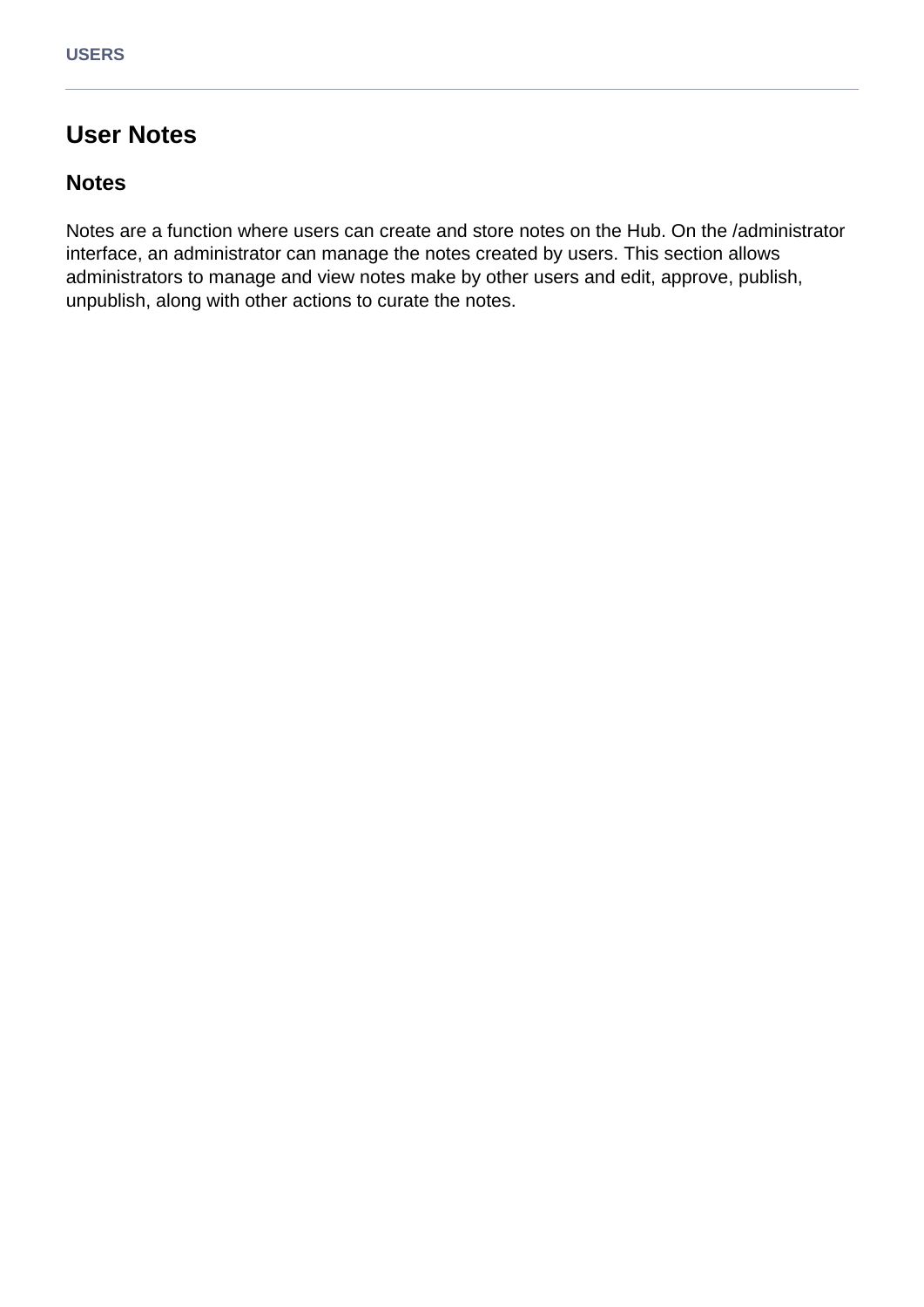# **User Note Categories**

# **Categories**

Notes are a function where users can create and store notes on the Hub. On the /administrator interface, an administrator can manage the notes created by users. This section allows an administrator to create new note categories and batch process selected categories.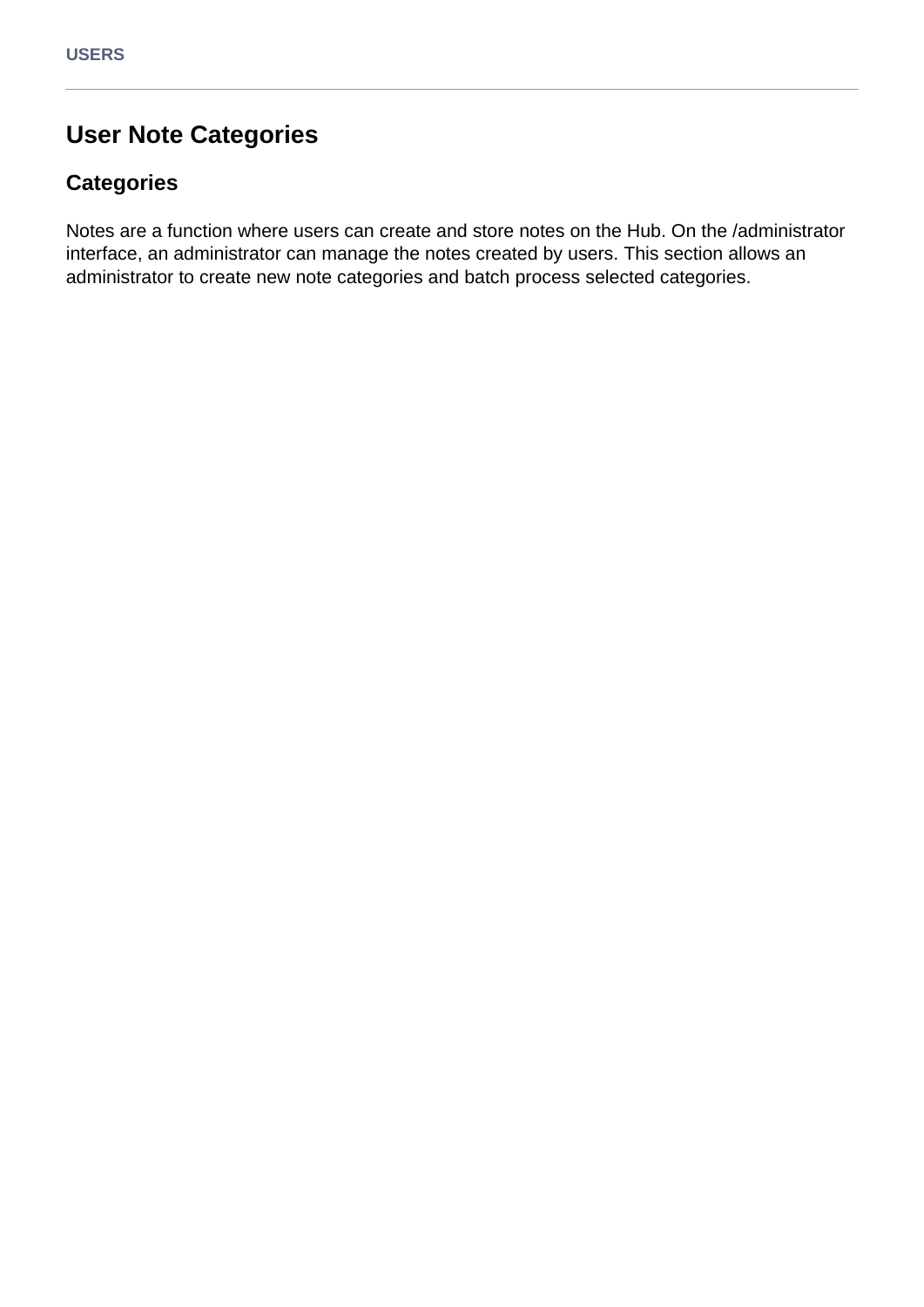# **Super Groups**

### **Overview**

Super Groups are advanced Hub Groups, that have their own webspace within the Hub to showcase their Group. Super Groups have a lot of extra functionality built in to allow them to customize their group.

Super Groups have the ability to include PHP and javascript code into Group pages and modules. Pages or modules that contain PHP or Javascript code will then need to be approved by a Group page approver. Notifications are sent to approvers when a page needs to be approved. Another notification will be sent to the Group managers when the page has been approved.

Super Group templates must follow HUBzero's [Super Group Template rules.](documentation/22/webdevs/supergroups)

# **Creating a Super Group**

- 1. Log in to the backend of the Hub and hover over the **Users** tab and select **Groups**
- 2. Click **New** to create a group
- 3. Select the group type from the drop-down to be **Super**
- 4. Fill in the CN or group alias, the title and logo of the group, along with the public and private group descriptions
- 5. In **Membership Control**, check the box if the membership is to be controlled. The membership **Join Policy** determines access level for the group
	- a. **Public:** Any user on the Hub can join the group.
	- b. **Restricted:** Qualifications are given that predetermines who can join. These restrictions have to be added into the credentials.
	- c. **Invite Only:** A group manager has to send an invite any new group members to the group.
	- d. **Closed:** No one can join the group unless they are added from the back-end of the Hub.
- 6. Determine the access level of the group from hidden or visible. A hidden group is not listed on the front-end of the Hub, and any content is unavailable to any user that is not a member of the group. A visible group can be found on the Hub through regular searches
- 7. Once all the group's content has been filled in, then save the new group by clicking **Save & Close**. The group will be automatically approved and visible on the Hub
- 8. The following will be automatically created when making the super group:
	- a. Base template with custom error handling & login
	- b. Separate database for super group related components, data, etc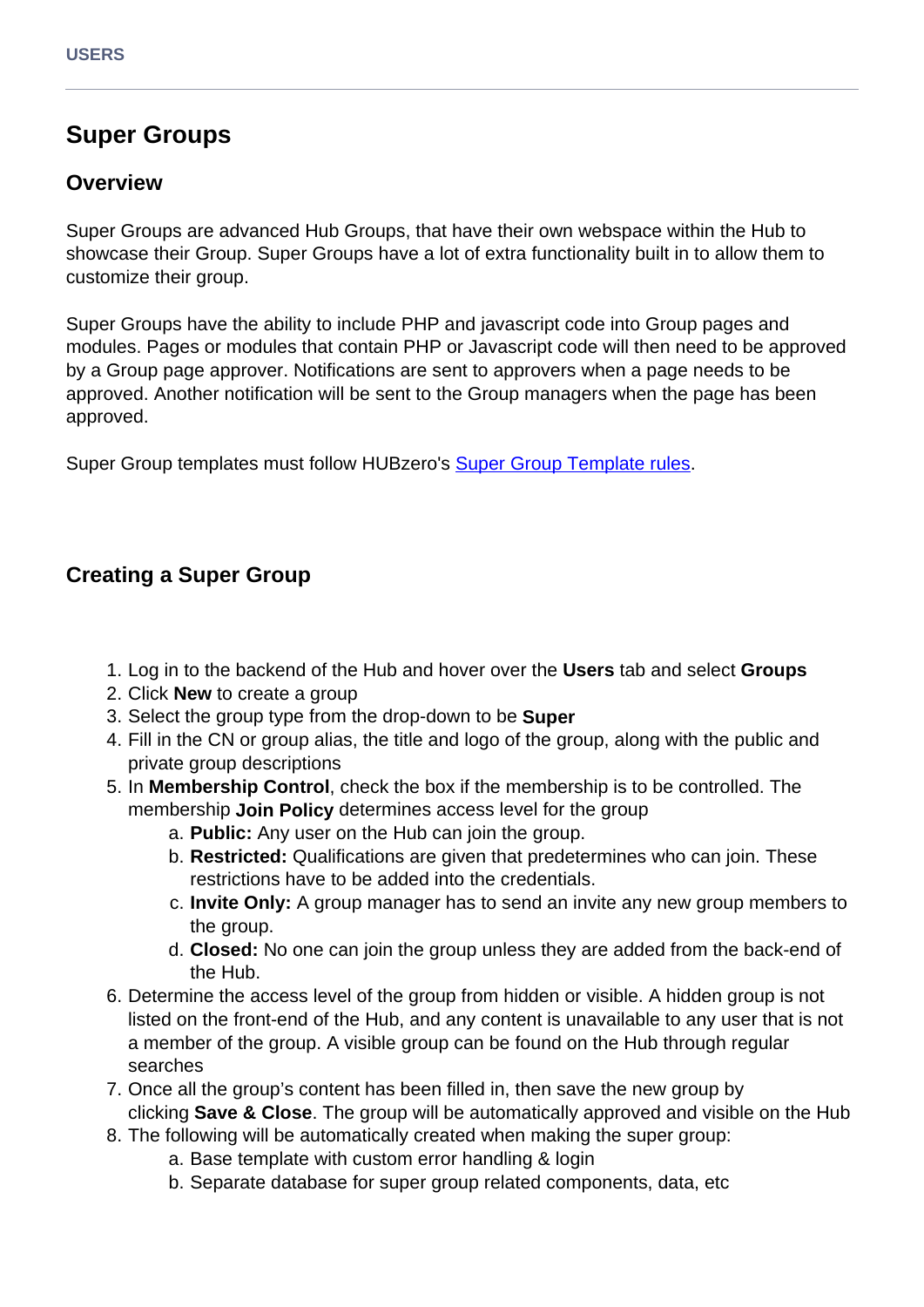c. If Gitlab integration is enabled, all needed connections will be made and super group folder will be controlled via Git.

# **Frontend Module Management in Super Groups**

### **Accessing the Module Manager:**

- 1. Log in to the Hub and access the **Super Group** home page
- 2. Click on the **Manage Group Pages** link in the group manager toolbar, to get to the page manager
- 3. Select the **Manage Modules** tab to view the module manager
- 4. Search for modules by using the search drop-down that searches for a module based on location and title

# **Adding a Module:**

- 1. Log in to the Hub and access the **Super Group** home page
- 2. Click on the **Manage Group Pages** link in the group manager toolbar, to get to the page manager
- 3. Select the **Manage Modules** tab to view the module manager
- 4. Click the **New Module** button in the toolbar
- 5. Fill in all required fields and click **Save Page**

# **Publishing a Module:**

- 1. Log in to the Hub and access the **Super Group** home page
- 2. Click on the **Manage Group Pages** link in the group manager toolbar, to get to the page manager
- 3. Select the **Manage Modules** tab to view the module manager
- 4. Publish the module by clicking on the **Unpublished** icon. The icon will become a **Published** icon
- 5. The module will now be available on the front interface of the Hub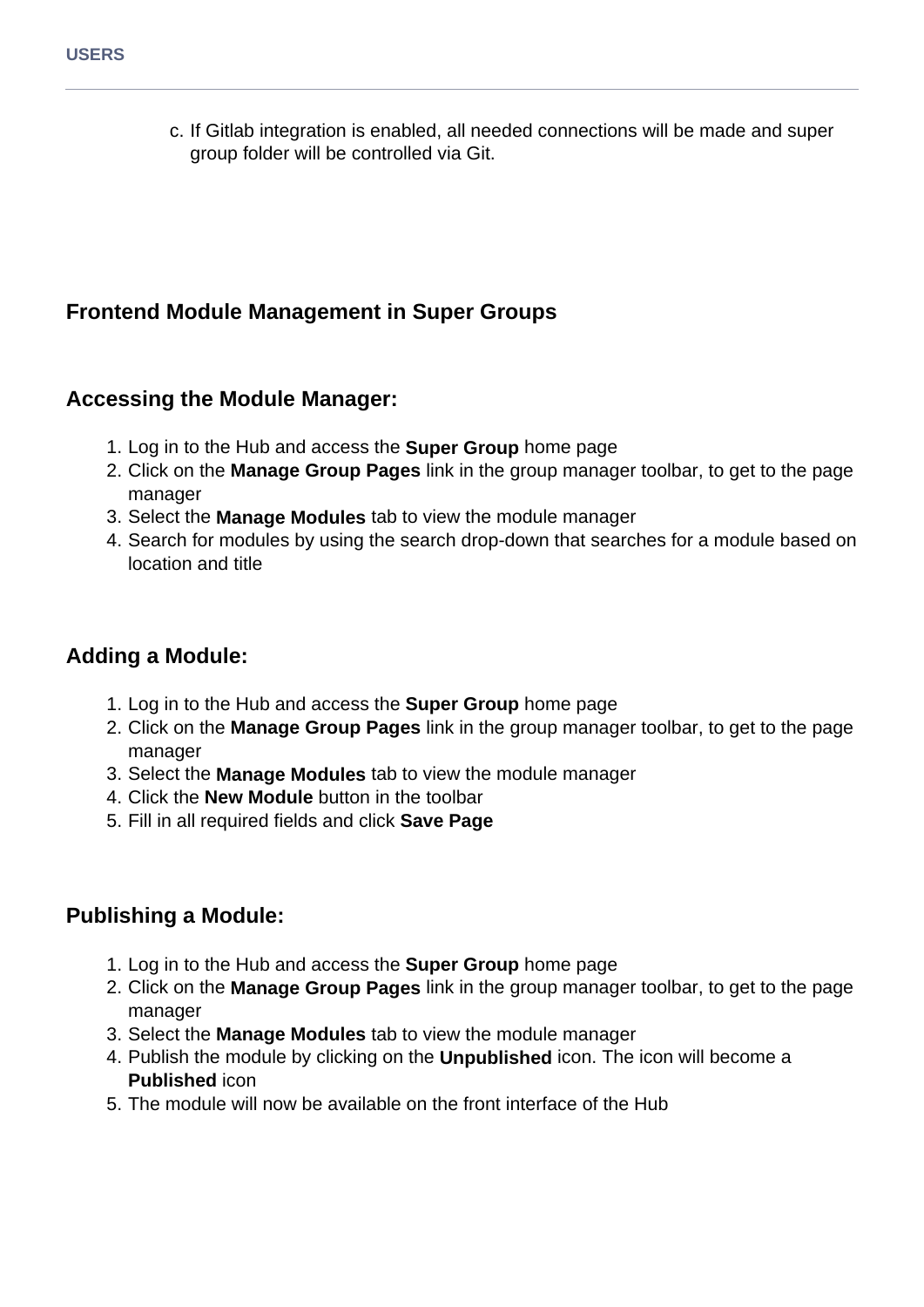### **Unpublishing a Module:**

- 1. Log in to the Hub and access the **Super Group** home page
- 2. Click on the **Manage Group Pages** link in the group manager toolbar, to get to the page manager
- 3. Select the **Manage Modules** tab to view the module manager
- 4. Unpublish the module by clicking on the **Published** icon. The icon will become an **Unpublished** icon
- 5. The module will now be removed from the front interface of the Hub

# **Editing a Module:**

- 1. Log in to the Hub and access the **Super Group** home page
- 2. Click on the **Manage Group Pages** link in the group manager toolbar, to get to the page manager
- 3. Select the **Manage Modules** tab to view the module manager
- 4. Click on either the **Manage Module** button or hover over the arrow next to the button to see more options, including **Edit Module**
- 5. One of the new features with the module manager is the page content WYSIWYG editor. It now uses CKEditor and HTML to manage your page content
- 6. Modify the module with new changes, and then click the **Save Page**

# **Reordering a Module:**

- 1. Log in to the Hub and access the **Super Group** home page
- 2. Click on the **Manage Group Pages** link in the group manager toolbar, to get to the page manager
- 3. Select the **Manage Modules** tab to view the module manager
- 4. Click on either the **Manage Module** button or hover over the arrow next to the button to see more options, including **Edit Module**
- 5. One of the new features with the module manager is the page content WYSIWYG editor. It now uses CKEditor and HTML to manage your page content
- 6. Modify the ordering of the module by using the drop-down, and then click the **Save Page**

# **Super Groups: Resource Template Inheritance**

Originally when viewing a Resource from a Super Group, the Resource is seen with the master